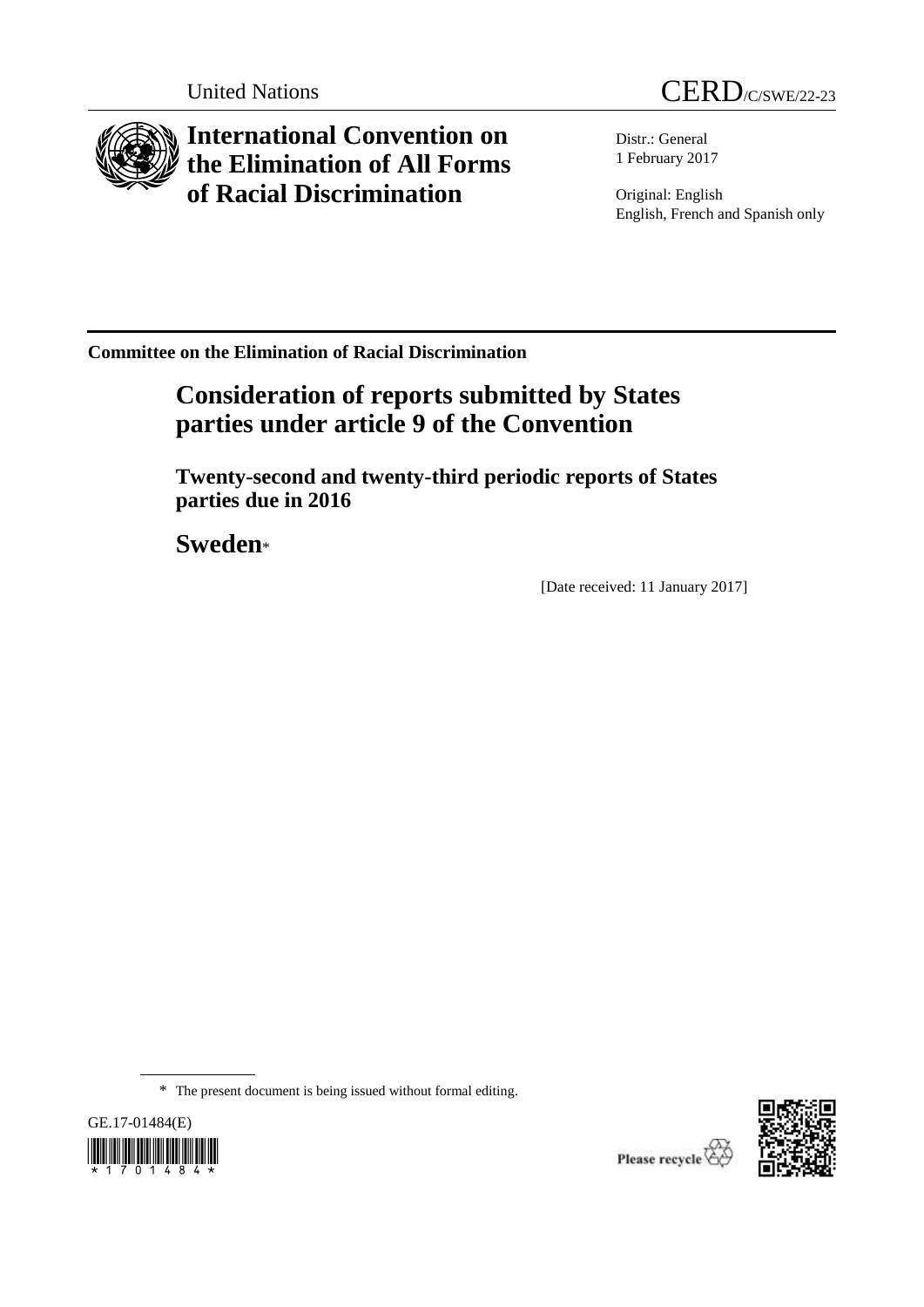## **Introduction**

1. Human rights are universal and universally applicable. All people being born free, and being of equal value with equal rights is a self-evident principle, and work for human rights is a high priority for the Swedish Government. The Government's goal for its human rights policy is to ensure full respect for Sweden's international human rights obligations. Work is constantly under way to this end, and Sweden has taken a number of measures in the most recent period. However, challenges remain before Sweden is entirely able to meet its obligations under conventions on human rights.

2. Sweden's human rights policy rests on the assumption that the Swedish legal system is to comply with the conventions that Sweden has ratified and that Sweden's obligations under the conventions are to be taken into account, in line with the principle of treatycompliant interpretation, when applying Swedish law within all public activity, both that carried out at national level by the State and at local government level by the municipalities and county councils.

3. Sweden hereby submits, combined in a single document, its twenty-second and twenty-third periodic report under Article 9 of the United Nations International Convention on the Elimination of All Forms of Racial Discrimination.

4. The report has the same structure as the Articles in the Convention, and is based on the reporting guidelines for CERD-specific documents. The measures taken in the most recent reporting cycle are set out under each Article. As recommended by the Committee on the Elimination of Racial Discrimination, the present report is also an update of Sweden's earlier reports. The points raised in the Committee's concluding observations to Sweden's nineteenth, twentieth and twenty-first report and the follow-up report are addressed throughout the document under the relevant Article.

## **Article 2.1**

5. As noted in earlier Swedish reports to the Committee, the Swedish Constitution provides fundamental legal protection against ethnic discrimination. For more exhaustive information on relevant legislation, the Committee is referred to paragraphs 19-30 in Sweden's twelfth report, and paragraphs 18-19 in Sweden's nineteenth, twentieth and twenty-first report.

6. Penal law and its application, with special reference to paragraphs 11 and 12 of the Committee's recommendations for information on relevant penal law, see paragraphs 20 and 21 in the nineteenth to twenty-first report and the last indent on page 1 of Sweden's follow-up response to the Committee's recommendations.

7. In March 2014, the Government charged the then National Police Board with developing initiatives to combat hate crime. This mandate includes working in consultation with the Swedish Prosecution Authority and the Swedish National Council for Crime Prevention towards consistent practical application of the term "hate crime" within and between agencies, strengthening awareness of hate crime within the police service, and working to increase confidence in the police amongst people in groups that are particularly vulnerable to hate crime.

8. The National Police Commissioner has decided on what is known as a strategic initiative — "Fundamental rights and freedoms". One objective of the initiative, in line with the Government mandate, is that the clear-up and prosecution rates are to increase and that employees are to become more aware of and have a greater understanding of the problems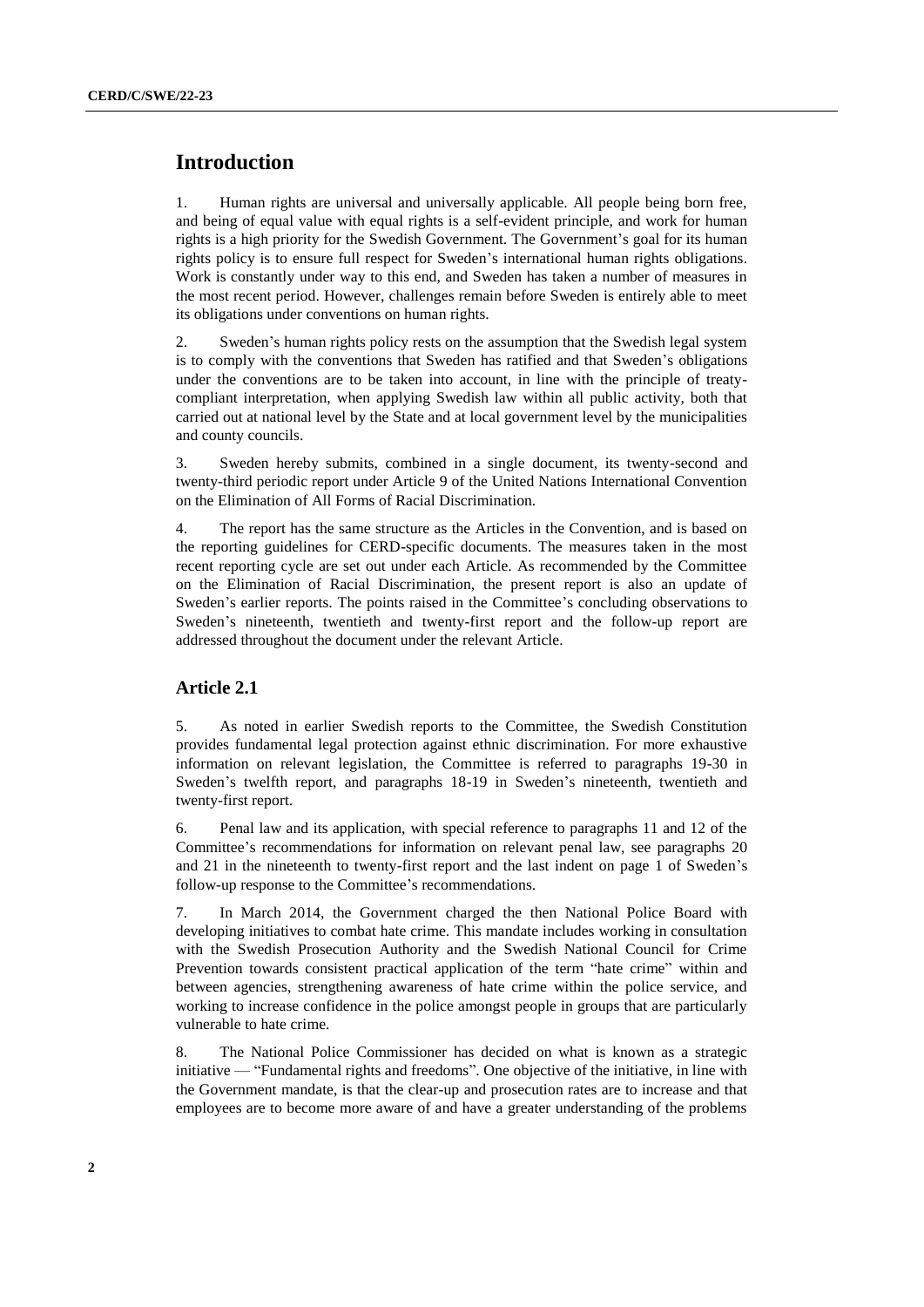surrounding hate crime. This is in order to make it easier to identify a hate crime motive in the event of a crime and subsequently have a broader perspective in all phases of the investigation. In line with the National Police Commissioner's initiative, there is now a national contact point and special hate crime groups in the three metropolitan regions. In addition to investigation, the designated groups are also to work with victim support, training, collaboration and other measures to create reassurance and trust. There must be a capacity to resolve these tasks in other regions too. The Swedish Police Authority intends to develop its crime prevention work, partly through expanding contact and dialogue with vulnerable groups. At national level, a consultation forum was set up in autumn 2015 for representatives of groups vulnerable to hate crime. Collaboration with vulnerable groups also takes place at regional level, and locally with municipalities and local clubs and societies, through measures such as local collaborative agreements and pledges to citizens. Similarly, the ambition is to continually be able to monitor and compile national status reports on hate criminality in Sweden. In order to do this, a functional tool is needed to follow a hate crime case in the police service's investigation support database, for example, by flagging it as a hate crime.

9. The Police Authority continually carries out internal and external training initiatives with the aim of raising the level of expertise in hate crime and crimes that threaten fundamental rights and freedoms. Initiatives often take place in collaboration with the Swedish Prosecution Service. A seminar was held in autumn 2015 for police employees who have been appointed to work on these issues. In October 2016 a major conference was held, in which the Swedish Police Authority, the Swedish Prosecution Service, the Swedish Security Service and the Chancellor of Justice were involved, to discuss questions about hate crime in general and the crime of agitation against a national or ethnic group in particular.

10. The police service's far-reaching authority to intervene in the lives of individuals requires effective and constant supervision of the agencies' operations. The Committee recommends that Sweden develop a clear strategy to ensure scrutiny of the way police and prosecutors deal with hate crimes. The Parliamentary Ombudsmen check that the agencies are working in line with the laws and rules that govern their work — particularly those laws that concern individuals' rights and obligations in relation to the State.

11. In line with its mandate under its appropriation directions for 2016, the Swedish Police Authority must also set out the measures that have been taken as a result of the mandate to develop initiatives to combat hate crime. The reporting requirement includes setting out the effects the measures are judged to have led to or to lead to. Furthermore, the report is to contain a description of how the Authority intends to continue developing initiatives to combat hate crime. The report is to be submitted by 1 March 2017 the latest.

12. The limited opportunities to monitor crime throughout the entire chain of the legal system apply to all types of crime, not to hate crime specifically. Although a consistent definition of hate crime improves opportunities to monitor the crimes reported throughout the entire chain, this does not go far enough. In addition, extensive technical modifications are needed, which are taking place within ongoing work on developing information processing in the legal system. This work includes making it easier to follow cases throughout the legal system and the intention is for this to also apply to hate crime.

13. In 2014 the then National Police Board (now the Police Authority), the Swedish Prosecution Service and the Swedish National Council for Crime Prevention were commissioned to work towards the consistent practical application of the term hate crime on the basis of a given definition, within and between the agencies. In the National plan to combat racism, similar forms of hostility and hate crime (see below), the Government highlights the importance of continuing the agencies' work on the practical application of the definition.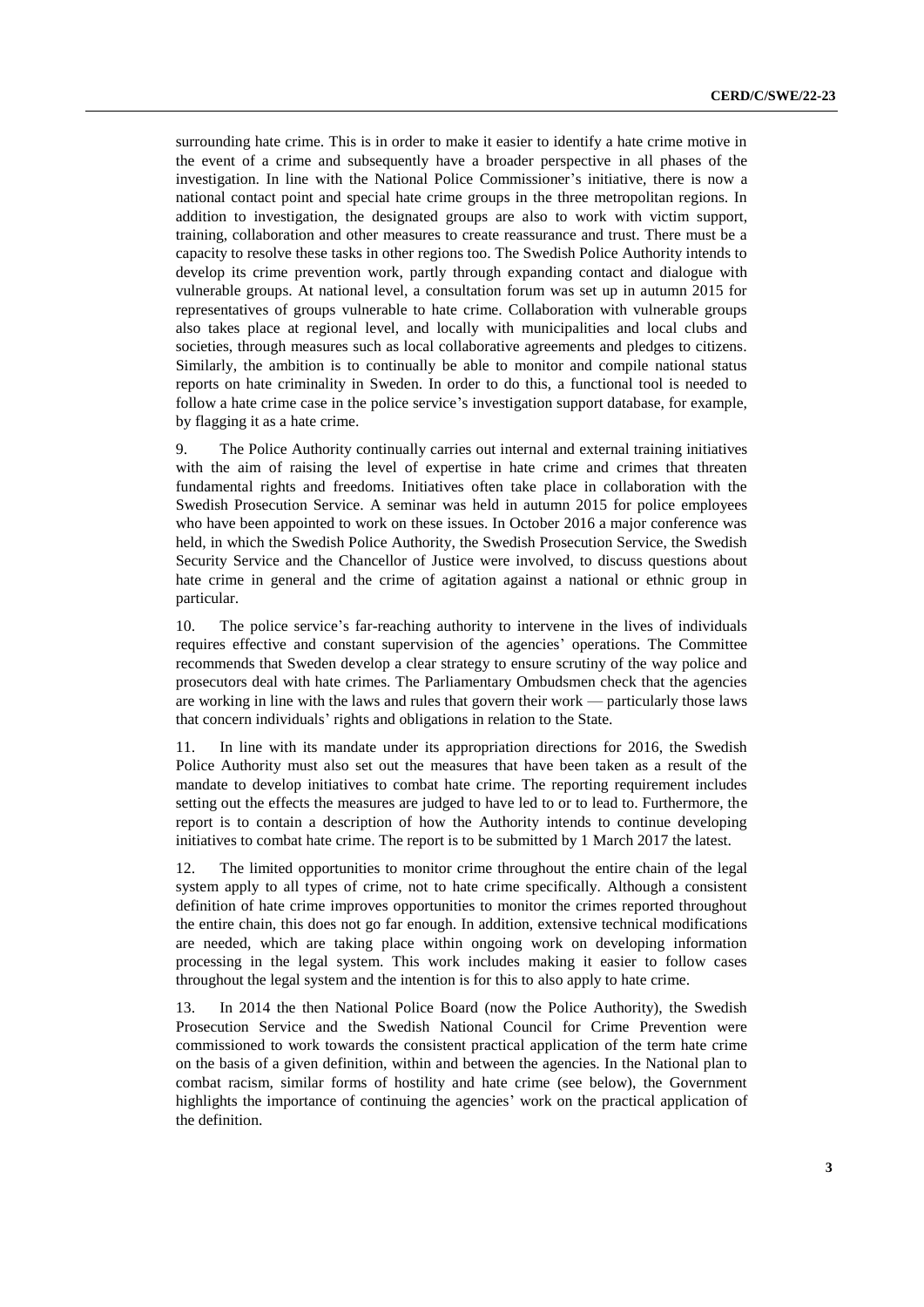14. Regarding the Swedish Prosecution Service and the Chancellor of Justice, reference is made to paragraphs 25-28 of the previous report and paragraph 12 of the follow-up report.

15. Technological development has brought about positive changes for freedom of expression and democratic debate. However, this progress has also led to threats and other forms of personal abuse taking on a new guise.

16. On 1 October 2015, the Swedish Police Authority set up a national IT crime centre with the aim of strengthening its capacity regarding IT-related crime, including internetrelated hate crime and other criminal threats and abuse online. It is also important to include private actors in the battle against hate crime on the internet. Sweden welcomes the Code of Conduct presented by American companies in Brussels on 31 May. The Code of Conduct demonstrates a clear undertaking on the part of private actors to take action against online hate propaganda.

17. Every year, the Swedish National Council for Crime Prevention carries out a survey of exposure to crime, fear of crime and confidence in the justice system. The results are reported including the parameter Swedish/foreign background (born in Sweden with both parents/one parent born in Sweden, born in Sweden with both parents born outside Sweden and born outside Sweden).

18. The statistics on hate crime are published in an annual report by the Swedish National Council for Crime Prevention. They mainly comprise police reports with an identified hate crime motive. From 2007 onwards, self-reported vulnerability to xenophobic and homophobic hate crime based on the Swedish Crime Survey (Nationella trygghetsundersökningen, NTU) has also been included in the statistics, and self-reported vulnerability to anti-religious hate crime has been included since 2011.

19. In 2011-2013, the number of police reports with identified hate crime motives amounted to around 5 500 cases a year. In 2014, 6 269 reports were judged to contain an identified hate crime motive. In 2015, the number of reports was 6 984, the highest level to date. The increase can largely be explained by a rise in the number of reports of damage and graffiti with a xenophobic motive. From the statistics, it is not possible to determine whether the higher number of reports is due to greater vulnerability, greater willingness to report, or that more attention is being paid to hate crime in the reports. The trend is similar for reports with identified xenophobic/racist motives. In 2011-2013, the number of reported cases was just under 4 000 a year. In 2014, the number of reported cases was 4 314 and in 2015 the number of reported cases was 4 765.

20. Statistics on self-experienced vulnerability according to the Swedish Crime Survey (Nationella trygghetsundersökningen, NTU) provide a more accurate picture of vulnerability to hate crime than the statistics on police reports. Compared with previous years, vulnerability to hate crime remains relatively level, for all motives. Vulnerability to hate crime with a xenophobic motive is stated as highest. According to NTU, 1.4 per cent of the population were the victims of xenophobic hate crime in 2014. The proportion of the population subjected to anti-religious hate crime was 0.5 per cent and the proportion suffering homophobic hate crime was 0.2 per cent.

21. A total of 4 per cent of reported hate crimes in 2014 were person-based clearances (which means that a person suspected of the offence has been tied to the offence through an indictment, the issuance of a summary sanction order, or the issuance of a waiver of prosecution). The proportion of person-based clearances of reported hate crime has fallen slightly compared with 2011 and earlier, where the rate was 7-8 per cent. A lower personbased clearance rate has also been seen for reported crime in general, irrespective of motive. As far as hate crimes are concerned, changes in the character of the reported criminality may also have led to this drop. Between 2008 and 2015, the proportion of reported violent crimes with hate motives has fallen, while the proportion of cases of damage/graffiti has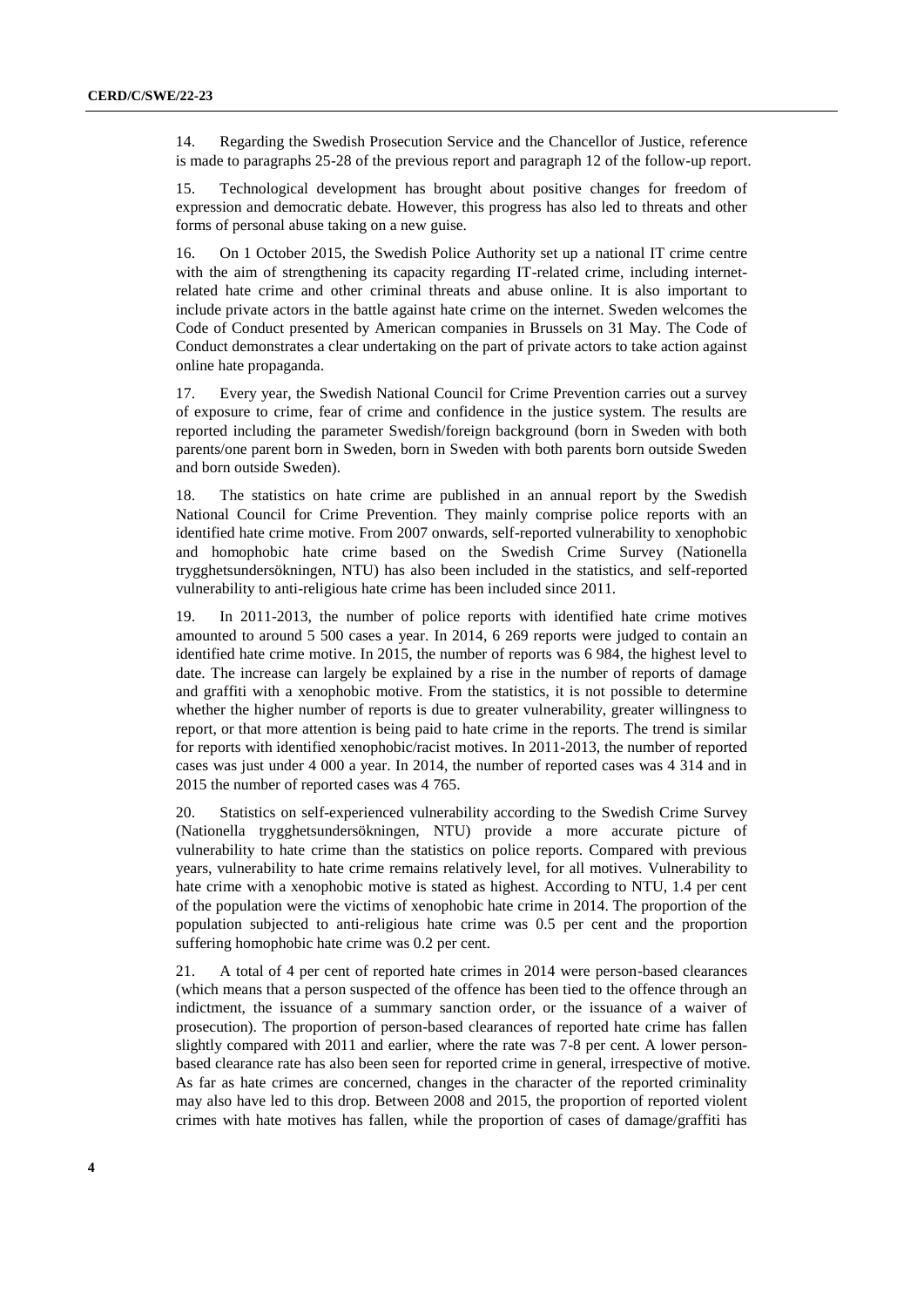increased. In general, person-based clearance for damage/graffiti is more difficult than for assault, as witnesses can often provide evidence for such crimes, for example.

## **The Discrimination Act and its application, with special reference to paragraphs 6, 9 and 21 of the Committee's recommendations**

22. The Equality Ombudsman (DO) is tasked with monitoring compliance with the Discrimination Act (2008:567) and combating discrimination related to ethnicity, among other things. The Equality Ombudsman is also to promote equal rights and opportunities for everyone, irrespective of, inter alia, ethnicity.

23. Ethnicity is the second most common ground for discrimination in complaints received by the Equality Ombudsman. The tables show statistics on complaints by ground and social sector.

| Complaints by ground                              | 2015    | 2014 | 2013 |
|---------------------------------------------------|---------|------|------|
| Ethnicity                                         | 663     | 601  | 659  |
| Disability                                        | 680     | 462  | 312  |
| <b>Sex</b>                                        | 290     | 250  | 454  |
| Gender identity and gender expression             | 62      | 26   | 19   |
| Discrimination in conjunction with parental leave | 57      | 52   | 43   |
| Religion or other belief                          | 156     | 119  | 89   |
| Sexual orientation                                | 64      | 32   | 25   |
| Age                                               | 280     | 269  | 194  |
| <b>Total</b>                                      | 2 2 5 2 | 1810 | 1795 |

| Area of society                                            | 2015           | 2014 | 2013           |
|------------------------------------------------------------|----------------|------|----------------|
| Work                                                       | 217            | 180  | 294            |
| Employment services, etc.                                  | 21             | 26   | 11             |
| Membership of employee and employer organisations,<br>etc. | $\overline{4}$ | 7    | 117            |
| Business activity and professional qualification           | 4              | 3    | $\overline{4}$ |
| Education                                                  | 90             | 100  | 60             |
| Health and medical care                                    | 49             | 25   | 23             |
| Social services                                            | 45             | 61   | 25             |
| Goods, services and housing                                | 179            | 146  | 95             |
| Social insurance, etc.                                     | 3              | 8    | 8              |
| Public employment                                          | 41             | 44   | 22             |
| Military service                                           | $\mathbf{0}$   | 1    | $\theta$       |
| <b>Total</b>                                               | 663            | 601  | 659            |

24. In 2016 the Government proposed amending the Discrimination Act such that work on active measures within working-life and in the education area are to be expanded to cover the same grounds for discrimination as the ban on discrimination (Government Bill prop. 2015/16:135). Furthermore, an overarching framework was recommended for work on active measures, which involves a method for how the work is to be run, while the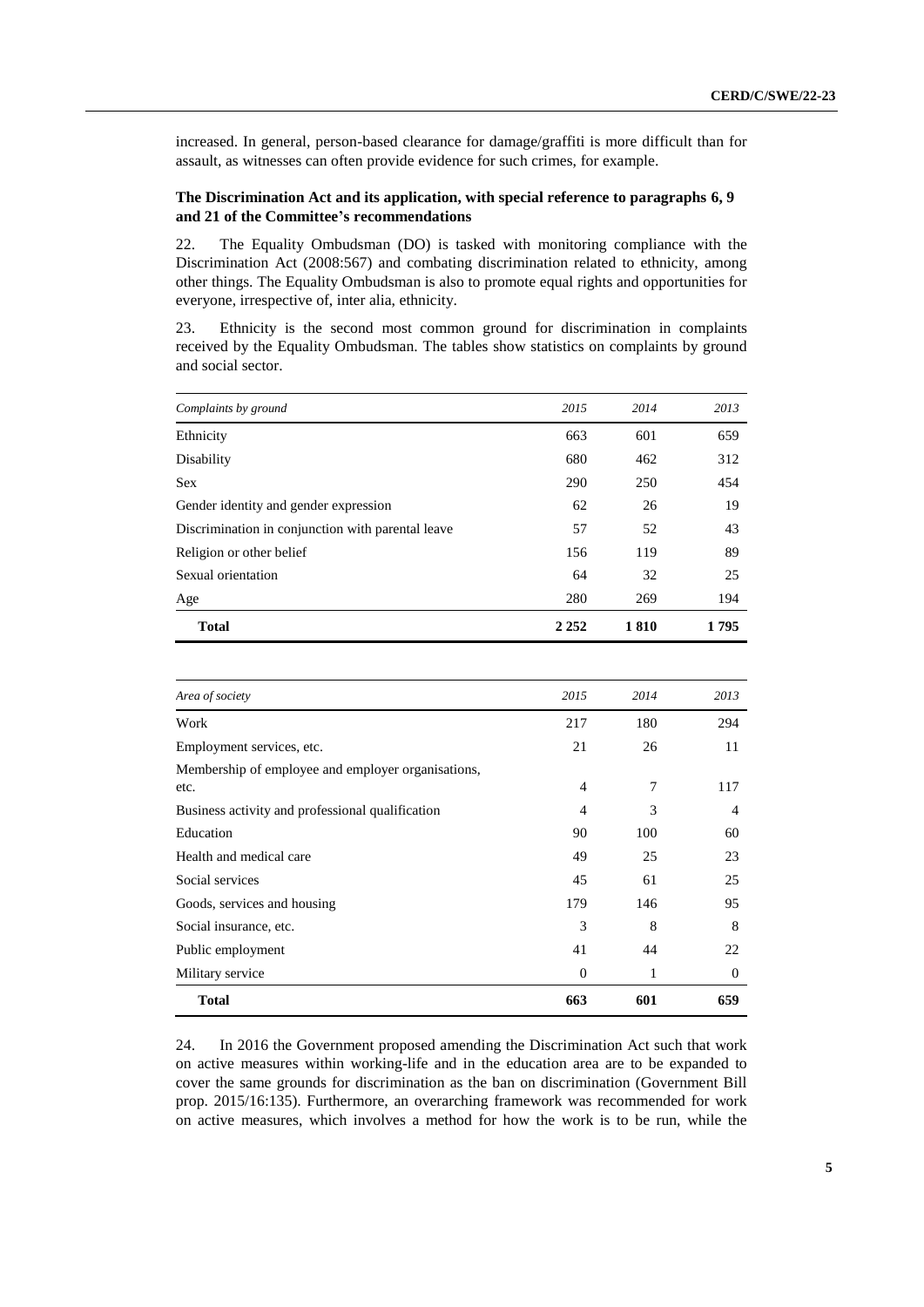design of the actual measures is left to employers and education coordinators to draw up in collaboration with employees and students, pupils and children respectively. It is also proposed that the equal pay survey be carried out each year instead of every third year. The Government passed the bill on 21 June 2016. The amendment to the Discrimination Act entered into force on 1 January 2017.

25. As stated above, ethnicity is one of the grounds for discrimination in the Discrimination Act (2008:567) and refers to a person's national or ethnic origin, skin colour or other similar circumstance. If discrimination occurs with reference to someone's "race" or any other derogatory term referring to people with a foreign or Swedish background, this falls within the remit of what is meant by "other similar circumstance". The Discrimination Act assumes that all people belong to the same race: the human race. The legislator judged that use of the word "race" might legitimise racist assumptions and confirm race as an existing category. The actual protection against discrimination has not been watered down by the fact that the Discrimination Act does not use the word "race". This particularly applies in the light of the fact that the definition of the ground for discrimination of ethnicity not only includes "national or ethnic origin" and "skin colour", but also "other similar circumstance". It should be understood that this includes matters such as unfounded assumptions on "race", attitudes based on sweeping references to perceptions of the characteristics, appearance or background of "immigrants" being used to justify an approach, or where someone in general justifies discriminatory action with derogatory terms about people with a foreign or Swedish background.

26. The Equality Ombudsman's mandate is to work to ensure that discrimination associated with ethnicity, inter alia, does not occur in any areas of society. Through advice and in other ways, the Equality Ombudsman must contribute towards ensuring that those who are the victims of discrimination are able to assert their rights. Within its remit, the Equality Ombudsman is to inform, educate, deliberate and maintain other contacts with agencies, companies, individuals and organisations. For example, the Equality Ombudsman provides oral and written advice to individuals, collaborates with different actors and undertakes communication initiatives. Furthermore, the Equality Ombudsman's website is to act as support to different actors to promote equal rights and combat discrimination.

27. In 2015 the Government decided to reinforce its work against discrimination at national, regional and local level. The Equality Ombudsman's appropriations were raised by SEK 10 million a year and the local operations to combat discrimination, known as Anti-discrimination offices, were allocated an additional SEK 2 million. The Antidiscrimination offices play an important role in combating and preventing discrimination at local level. As actors in civil society, they also have different opportunities to support and help individuals than an agency would have.

28. The Inquiry into better opportunities to combat discrimination (dir. 2014:10) submitted its report on 14 December 2016. The purpose of the inquiry was to provide proposals that ensure good conditions for people exposed to discrimination to assert their rights. The task included analysing legal opportunities and a mandate for the Equality Ombudsman regarding processing reports, conciliation procedure and the right to take legal action, and reaching an opinion on the need for clarification in these respects. Furthermore, the inquiry was to review whether a system for supervising and promoting equal treatment other than the present one can help to ensure effective work against discrimination, including safeguarding effective sanctions against discrimination.

29. For more detailed information on the Equality Ombudsman and the Discrimination Act, reference is made to paragraphs 38-44 in Sweden's previous report.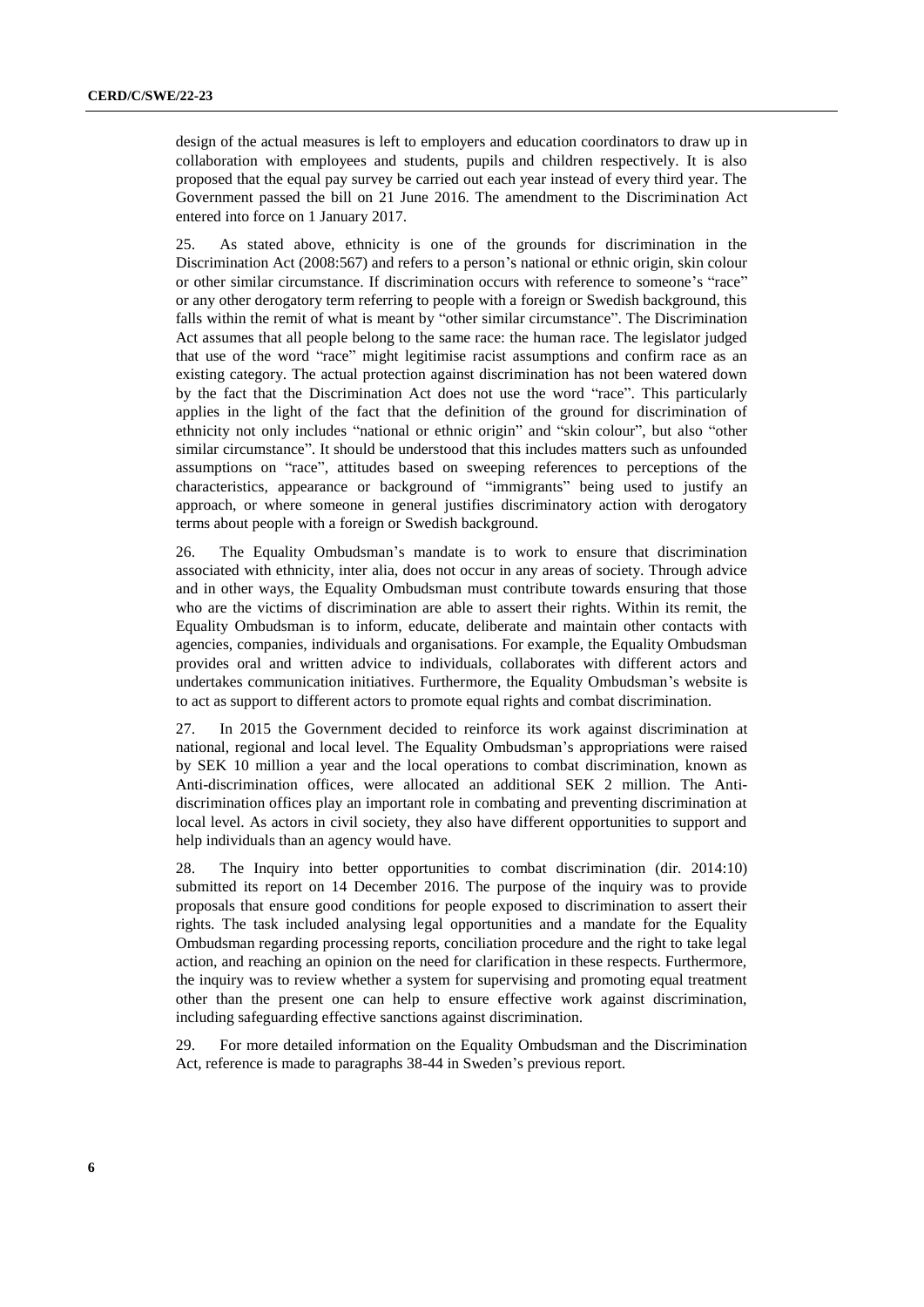## **Population statistics, with special reference to paragraph 7 of the Committee's recommendations**

30. Sweden compiles no official statistics on people's ethnicity. Under the Personal Data Act (1998:204) it is as a general rule prohibited to process personal data that reveals race, ethnicity or religious conviction. Because Statistics Sweden's processing of sensitive personal data is expressly regulated in the Act (2001:99) and the Ordinance (2001:100) on Official Statistics, it is thus not possible for Sweden to provide complete statistical information on ethnicity, skin colour or other signs of diversity. The only statistics available are those on citizenship and country of birth.

31. Statistics on Sweden's population are reported by Statistics Sweden, inter alia. Population statistics are reported in terms of number of people by sex, citizenship and country of birth. See the statistical tables below.

| Population by background. 31.12.2015<br>No.                                          |           | Percentage |  |
|--------------------------------------------------------------------------------------|-----------|------------|--|
| <b>Total</b>                                                                         | 9851017   | 100        |  |
| Born abroad                                                                          | 1 676 264 | 17.1       |  |
| Born in Sweden                                                                       | 8 174 753 | 82.9       |  |
| of which born in Sweden with two parents born abroad                                 | 510756    | 5.2        |  |
| of which born in Sweden with one parent born in Sweden and one<br>parent born abroad | 724 841   | 7.3        |  |
| of which born in Sweden with two parents born in Sweden                              | 6939156   | 70.4       |  |

*Source:* Statistics Sweden.

| Population born abroad by part of the world. 31.12.2015 | No.     | Percentage |
|---------------------------------------------------------|---------|------------|
| Africa                                                  | 178 624 | 10.7       |
| Asia                                                    | 565 050 | 33.7       |
| EU28 except for the Nordic countries                    | 331926  | 19.8       |
| Europe except for EU28 and the Nordic countries         | 238 565 | 14.3       |
| Nordic countries except for Sweden                      | 245 633 | 14.7       |
| North America                                           | 35 780  | 2.1        |
| Oceania                                                 | 5 2 4 5 | 0.3        |
| South America                                           | 68 571  | 4.0        |
| Former Soviet Union                                     | 5 7 2 2 | 0.3        |
| Unknown                                                 | 1 148   | 0.1        |
| <b>Total population born abroad</b>                     | 1676264 | 100.0      |

*Source:* Statistics Sweden.

| In 2015 the largest groups of people born abroad were from the following countries: |  |
|-------------------------------------------------------------------------------------|--|
|-------------------------------------------------------------------------------------|--|

| Country of birth | Women   | Men    | <b>Total</b> |
|------------------|---------|--------|--------------|
| Finland          | 94 077  | 61968  | 156 045      |
| Iraq             | 61 073  | 70 815 | 131 888      |
| Syria            | 41 5 15 | 56 701 | 98 216       |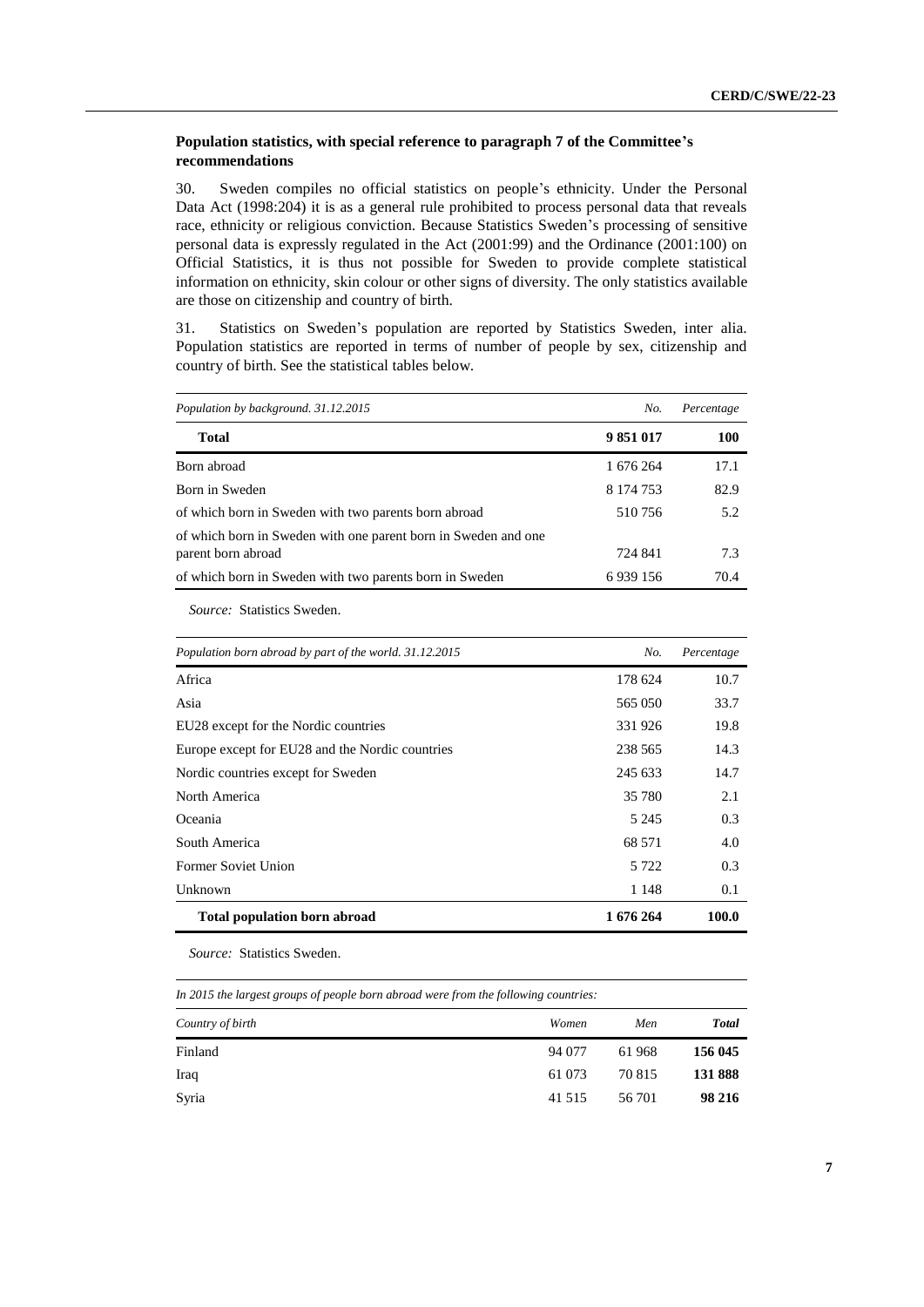| In 2015 the largest groups of people born abroad were from the following countries: |          |         |              |
|-------------------------------------------------------------------------------------|----------|---------|--------------|
| Country of birth                                                                    | Women    | Men     | <b>Total</b> |
| Poland                                                                              | 46 907   | 38 610  | 85 517       |
| Iran                                                                                | 33 1 26  | 35 941  | 69 067       |
| Former Yugoslavia                                                                   | 33 3 8 2 | 33 808  | 67 190       |
| Somalia                                                                             | 30 329   | 30 294  | 60 623       |
| Bosnia and Herzegovina                                                              | 29 172   | 28 5 33 | 57 705       |
| Germany                                                                             | 26 174   | 23 4 12 | 49 586       |
| Turkey                                                                              | 20853    | 25 5 20 | 46 373       |
| Norway                                                                              | 23 3 8 7 | 18687   | 42 074       |
| Denmark                                                                             | 19653    | 22 217  | 41 870       |
| Thailand                                                                            | 30 349   | 8443    | 43 058       |
| Afghanistan                                                                         | 12 5 5 8 | 18709   | 31 267       |
| Eritrea                                                                             | 12724    | 15892   | 28 616       |

*In 2015 the largest groups of people born abroad were from the following countries:*

*Source:* Statistics Sweden.

32. Sweden compiles statistics on the students entitled to mother tongue tuition. In the academic year 2015/16, a total of 250 399 students in compulsory school (25.4% of all students) were entitled to mother tongue tuition. Of these students, 140 959 attended mother tongue tuition (56.3% of all eligible students). The reason for students not participating in mother tongue tuition is either that the municipality does not need to organise mother tongue tuition if fewer than five students want this tuition (does not apply to the national minority languages) or that there is no appropriate teacher, or that the students themselves do not wish to participate.

|                          | Number of students entitled to |                                  |
|--------------------------|--------------------------------|----------------------------------|
|                          | mother tongue tuition          | Number of participating students |
| Arabic                   | 52822                          | 34 664                           |
| Somali                   | 20 0 26                        | 20 0 26                          |
| English                  | 15 506                         | 8 0 7 5                          |
| Bosnian/Croatian/Serbian | 15 360                         | 7946                             |
| Persian                  | 13 172                         | 7 3 6 0                          |
| Spanish                  | 13011                          | 6 7 8 1                          |
| Kurdish                  | 11750                          | 6 6 22                           |
| Finnish                  | 8 9 0 0                        | 4 2 5 6                          |
| Albanian                 | 8516                           | 5 2 7 3                          |
| Polish                   | 8 3 0 9                        | 4952                             |
| Other languages (142)    | 83 027                         | 39 9 34                          |

|  | Statistics on mother tongue tuition in compulsory schools, academic year 2015/16 |
|--|----------------------------------------------------------------------------------|
|  |                                                                                  |

*Source:* National Agency for Education.

33. General information on the make-up of the population and their living conditions forms an important, and often necessary, basis for shaping and following up Government policy. However, some information on this is currently unavailable. Sweden takes a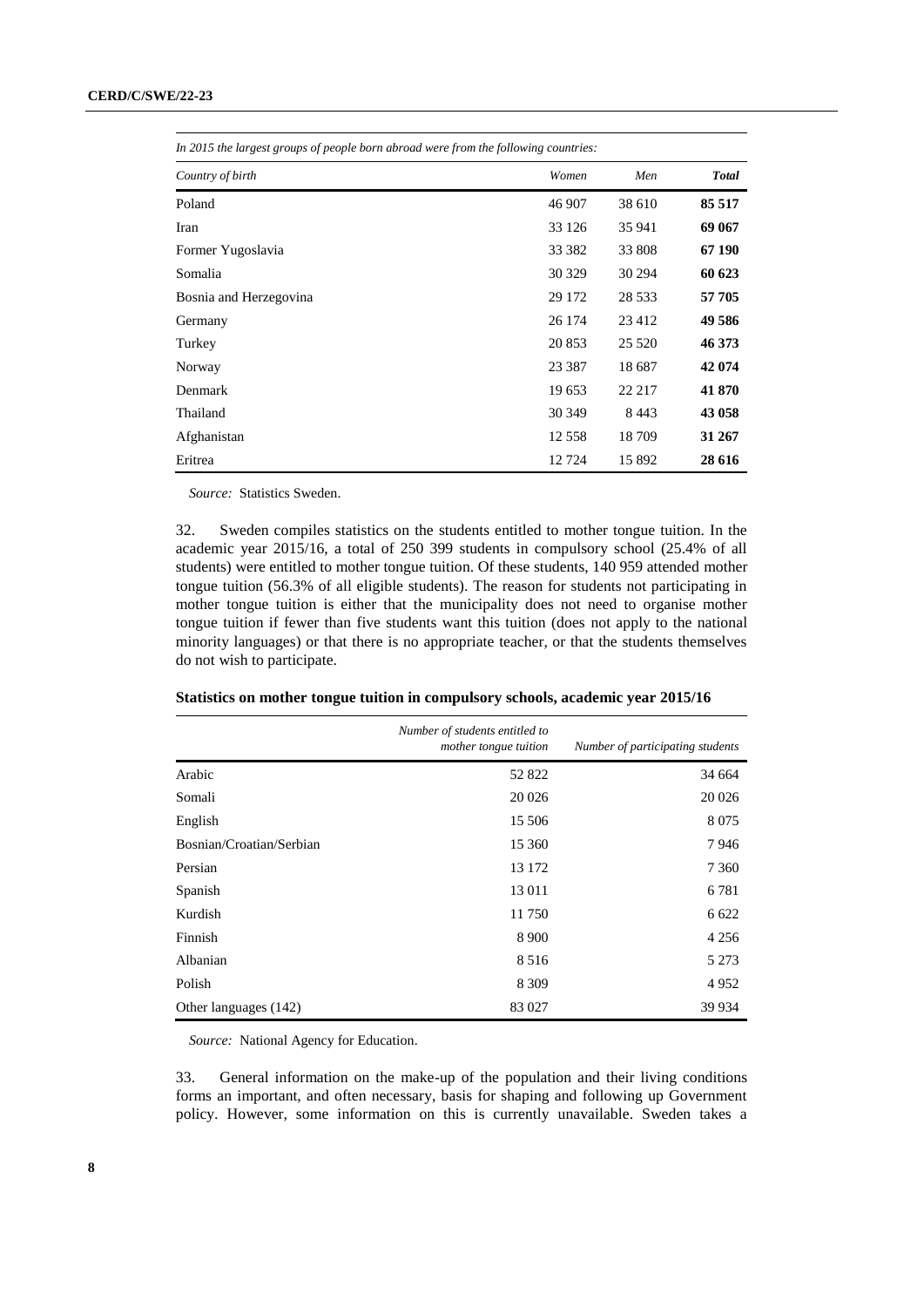restrictive view of statistics and data collection, partly in relation to the national minorities, and the Government has no reason to re-evaluate this approach. However, it is important to show sensitivity to the circumstances and needs of different groups.

34. The Equality Ombudsman has been tasked with carrying out awareness-raising initiatives on Afrophobia in 2015 and 2016. Within the remit of this, the Equality Ombudsman has expanded knowledge in the form of quantitative and qualitative information on how Afrophobia affects the access of Afro-Swedes to equal rights and opportunities. A Committee of inquiry, in line with the Committee terms of reference Utredningen om en stärkt minoritetspolitik (dir. 2016:73, A stronger minority policy review of the Act on National Minorities and Minority Languages) will, inter alia, consider the need for measures to improve qualitative data for decision-making on the national minorities on the basis of the circumstances and needs of each respective minority. The Government will focus attention on what emerges in the Inquiry on a stronger minority policy and in the work on quantitative and qualitative data on Afrophobia that the Equality Ombudsman is carrying out as part of the Ombudsman's mandate to carry out awarenessraising measures on Afrophobia.

## **Measures to combat racism, etc. and promote human rights, with special reference to paragraphs 10 and 23 of the Committee's recommendations**

35. On 24 November 2016, the Government decided on a National plan to combat racism, similar forms of hostility and hate crime. In the National plan, the Government asserts that Sweden shall be a country free of racism and hate crime. The Government takes a comprehensive approach, with the National plan, to the important work on these issues carried out by a number of agencies, regional and local actors and civil society organisations. The plan is a tool for preventing and combating racism and polarisation in society and creating conditions for a cohesive Sweden characterised by solidarity.

36. In the plan the Government asserts that racism creates a breeding ground for hate crime. A holistic approach is needed to combat racism and hate crime. A National plan to combat racism, similar forms of hostility and hate crime gives Sweden such an opportunity. The plan gives actors better conditions to work together, initiatives can be followed up and work can be developed as a whole.

37. In the National plan, the Government asserts that throughout history Sweden has been a country in which a multitude of viewpoints, opinions and perspectives have been expressed and have coexisted. This means that Swedishness is the sum of a number of different parts. Sami, Afro-Swedish, Roma, Muslim and Jewish, along with many other components, are all part of what Swedishness is. At the same time, racism and attitudes based on racial biology have existed in Sweden for a long time and during certain time periods have also been Government-sanctioned policy. Trends in today's Sweden are complex. On the one hand, surveys show that support for openness and inclusion is increasing over time, but on the other, many people at the same time testify about a more hate-filled social climate in which racism is showing its face ever more clearly. Commitment to the equal value of all people and their access to rights and opportunities is and has been high in Sweden. As increasing numbers of people testify to an ever-tougher social climate, it is the Government's view that the power and opportunity for change inherent in this commitment must be seized on.

38. The overarching goal of the National plan is strategic, effective and coherent work against racism, similar forms of hostility and hate crime in Sweden. The plan will serve as a foundation and a focus for work against racism and hate crime in particularly important strategic areas. This will, above all, be attained by shaping a coordination and follow-up structure and through preventive and counteracting initiatives as a foundation for long-term strategic work.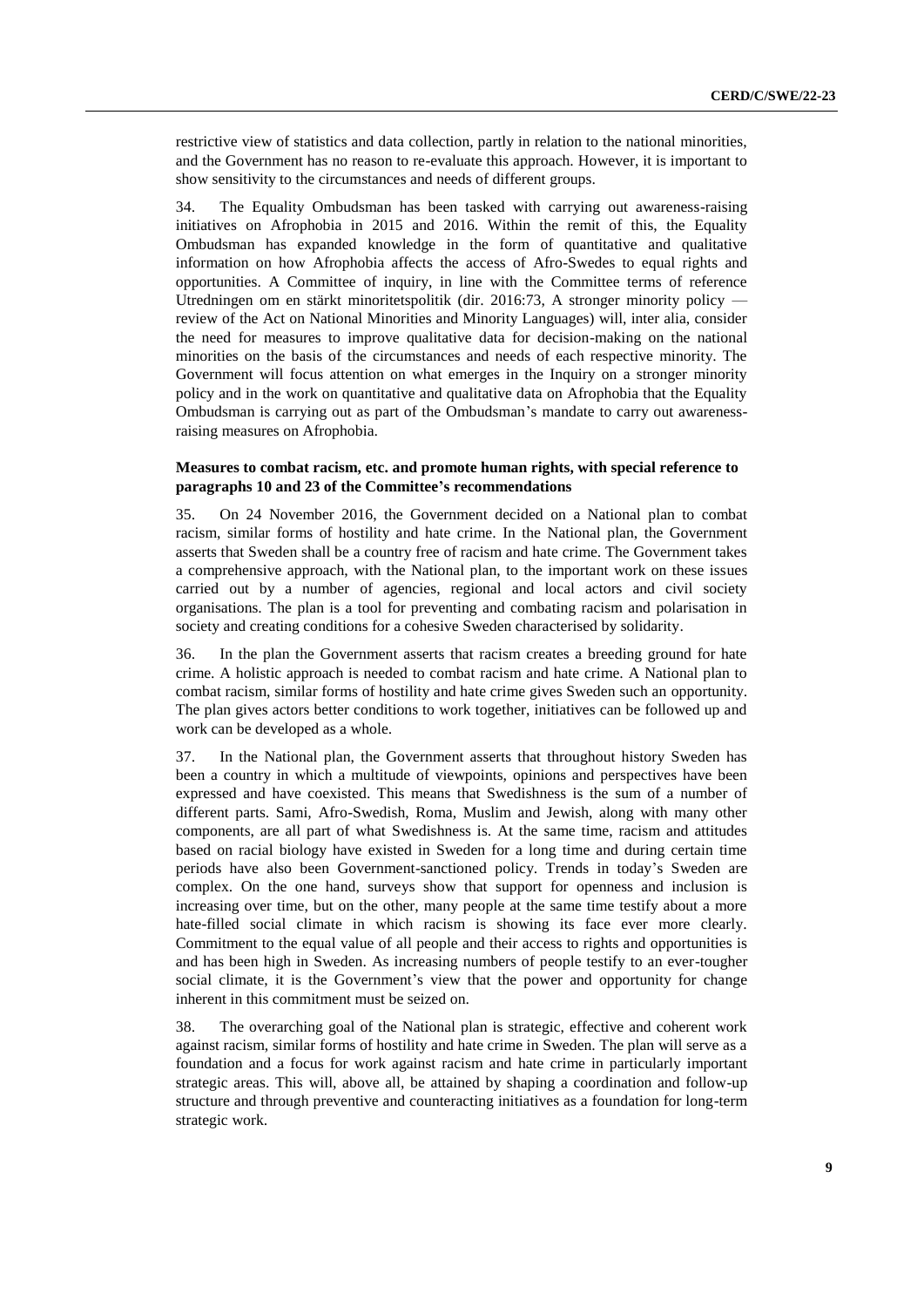39. As preparatory work for the plan, the Government carried out awareness-raising activities and dialogues on racism and similar forms of hostility at different places in the country in autumn 2015 under the heading Samling mot rasism (Gathering against racism). Government representatives have conducted dialogue on these issues in other contexts too. These dialogues were held with representatives of central organisations representing groups subjected to racism, similar forms of hostility and hate crime, and with government agencies with a particular mandate in this area. The activities in conjunction with Samling mot rasism involved intensifying work in this sphere as well as preparatory work for the National plan.

40. In the National plan the Government provides a description of what the situation regarding racism and hate crime looks like today according to different sources, such as attitude and experience surveys, statistics on hate crime, status reports and proposals from different actors, e.g. participants in Samling mot rasism. The Government also provides an in-depth status report on the situation regarding Afrophobia, antisemitism, antiziganism, Islamophobia, racism against Sami people, homophobia, biphobia and transphobia. On the basis of the status report and the proposals from civil society and State actors and from international monitoring bodies reported in the plan, the Government identifies five strategic areas as being crucial to attaining the plan's objective.

41. The Government has identified the main problems that exist in these strategic areas and the measures that should be taken in addition to those already in progress. The strategic areas are as followed: More knowledge, education and research, Improved coordination and monitoring, Civil society: greater support and more in-depth dialogue, Stepping up preventive work online and A more active legal system.

42. On 24 November 2016, the Government commissioned the Living History Forum to take responsibility for coordinating and following up work within the remit of the National plan against racism, similar forms of hostility and hate crime during the period 2016-2019. The agency will implement a regular exchange of experiences, knowledge and information, primarily between agencies that work on these issues. Furthermore, the agency will gradually develop a monitoring system encompassing regular reporting based on the information the agency receives from agencies affected and additional information, e.g. from attitude and experience surveys. The Living History Forum will report to the Government on its commission each year with a special report on developments in the area.

43. The Government has also charged the Living History Forum with carrying out a major education initiative on different forms of racism and intolerance in history and today, to run until 2019. The aim is that the initiative will help to create an equal society characterised by respect for the equal value and rights of all people and to promote democracy. The initiative covers antisemitism, Afrophobia, antiziganism, Islamophobia, racism against Sami people, homophobia and transphobia. The target group for the initiatives will encompass occupational groups that work on questions concerning racism or similar forms of hostility in their operations, or who in exercising their authority as an agency or in their public operations come into contact with people who are exposed to racism or similar forms of hostility. In 2016 the Forum also reinforced its regional outreach work in many places in Sweden and among people in different social groups.

44. The National Agency for Education has been commissioned to carry out awarenessraising initiatives in schools on racism up to 2017. The Agency is producing material for support on these issues and is carrying out in-service training for school staff on these issues in partnership with the Living History Forum. The Government has also commissioned the National Agency for Education to produce and carry out national school development programmes, comprising various skills development and support initiatives geared towards education providers and schools. These cover ways and forms of working to develop initiatives on values in the education system. The values include actively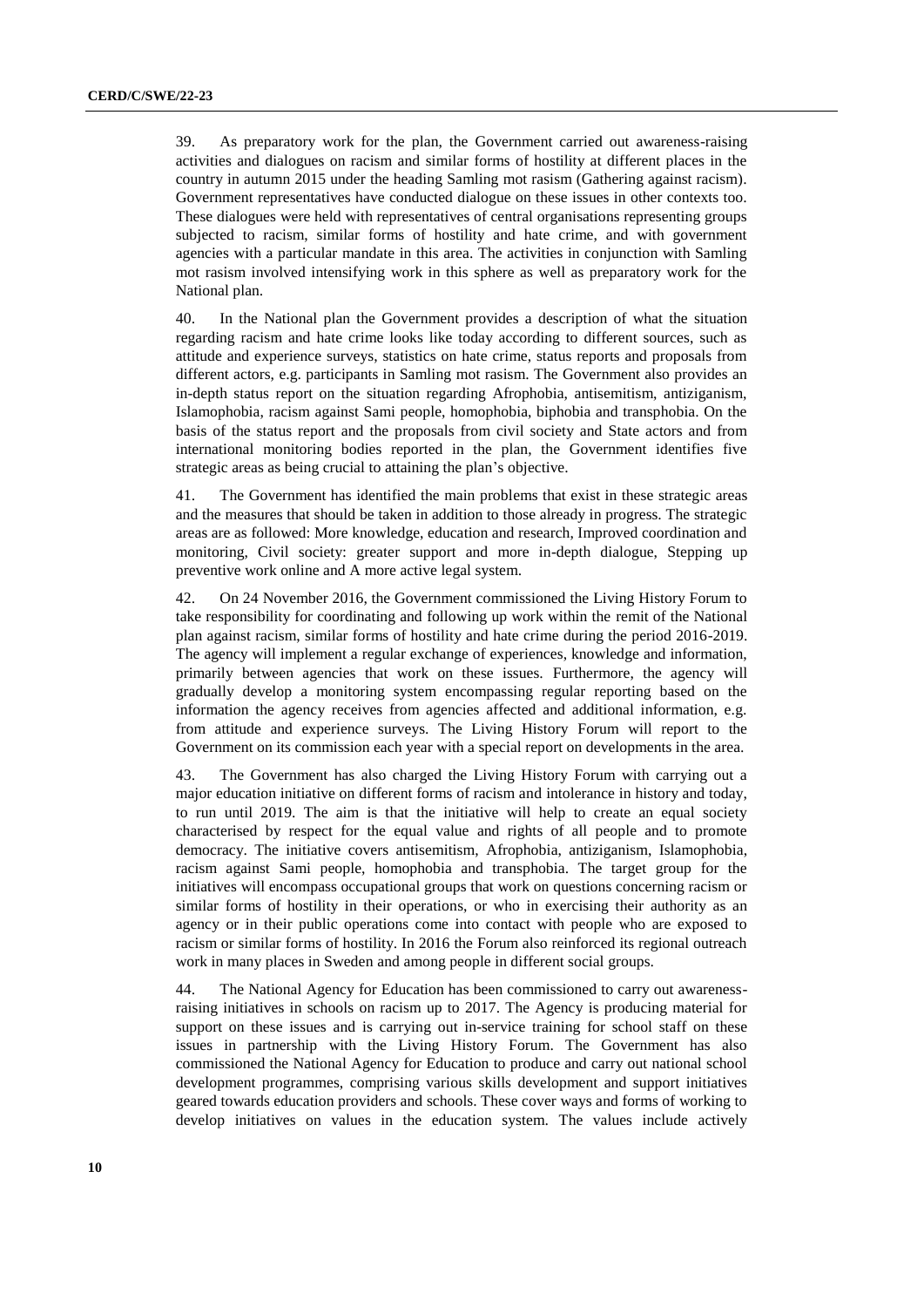combating racist tendencies and conveying and embedding respect for human rights and fundamental democratic values.

45. The Government has commissioned the Swedish Agency for Youth and Society (MUCF) to carry out training initiatives on the basis of the norm-critical material Öppna skolan! (Open school!) until 2019. These initiatives are geared towards school staff and seek to create an open and inclusive environment for young LGBTQ people in schools.

46. The Swedish Agency for Youth and Society annually allocates funding under the Ordinance (2008:62) on Government grants to activities to combat racism and similar forms of intolerance. Grants can be given to non-profit organisations and foundations that are not run by the State or local government and are allocated to activities that combat, inter alia, antisemitism, Islamophobia, Afrophobia, antiziganism and homophobia. In 2016-2020 the Agency will increase its allocation of funding to promote activities specifically intended to combat Afrophobia, antisemitism, antiziganism, Islamophobia, racism against Sami people, homophobia and transphobia. The Commission for Government Support for Faith Communities (SST) is allocating funding to faith communities for measures to heighten safety in 2016.

47. The Government has commissioned Dalarna County Administrative Board to develop ways of working to combat social risks with a focus on racism and extremism as part of the work on civil contingency planning carried out by the different County Administrative Boards. The Dalarna County Administrative Board will pass on the results of this work and submit proposals for any continued initiatives in the field.

48. The Government has instructed the Swedish Research Council to allocate special funding each year from 2016 onwards to strengthen research in the area of racism. This will enable a consistent research programme to be created, which will gather and strengthen Swedish research in this thematic field and that will have an international character. In October 2016, the Swedish Research Council was also instructed by the Government to carry out a survey of research on racism as regards the labour market. The survey will cover a description of the research being carried out in Sweden in this area and sum up national and international research results.

49. On 13 October 2016 the Government decided on a strategy on the national implementation of human rights. The strategy involves the Government taking further steps towards a coherent structure to promote and protect human rights at an overarching level. In the strategy, the Government makes the judgment that a national institution for human rights, in accordance with the Paris Principles, should be established in Sweden. In the view of the Government, such an institution should be under the authority of the Riksdag. Because this issue concerns the Riksdag's agencies, it is incumbent upon the Riksdag to further address the issue of establishing a human rights institution.

50. On 13 August 2015, the Government adopted a new Action plan containing 21 measures to safeguard democracy against violent extremism. The measures aim to strengthen work to safeguard democracy and the equal value and rights of all people, develop initiatives to tackle identified risks and to encourage individuals to leave violent extremist movements. The Action plan covers all three relevant violent extremist ideologies in Sweden — violent right-wing, violent left-wing and violent Islamist extremism.

51. One key for successful preventive work against violent extremism is knowledge, allocating responsibility and functioning collaboration between relevant agencies, municipalities and county councils. Because no Government agency had overall responsibility for this work, in 2014 the Government commissioned a National Coordinator to safeguard democracy against violent extremism. The Government has extended the mandate of the National Coordinator to 12 January 2018. The main task of the National Coordinator involves engaging and involving actors on local level, such as social services,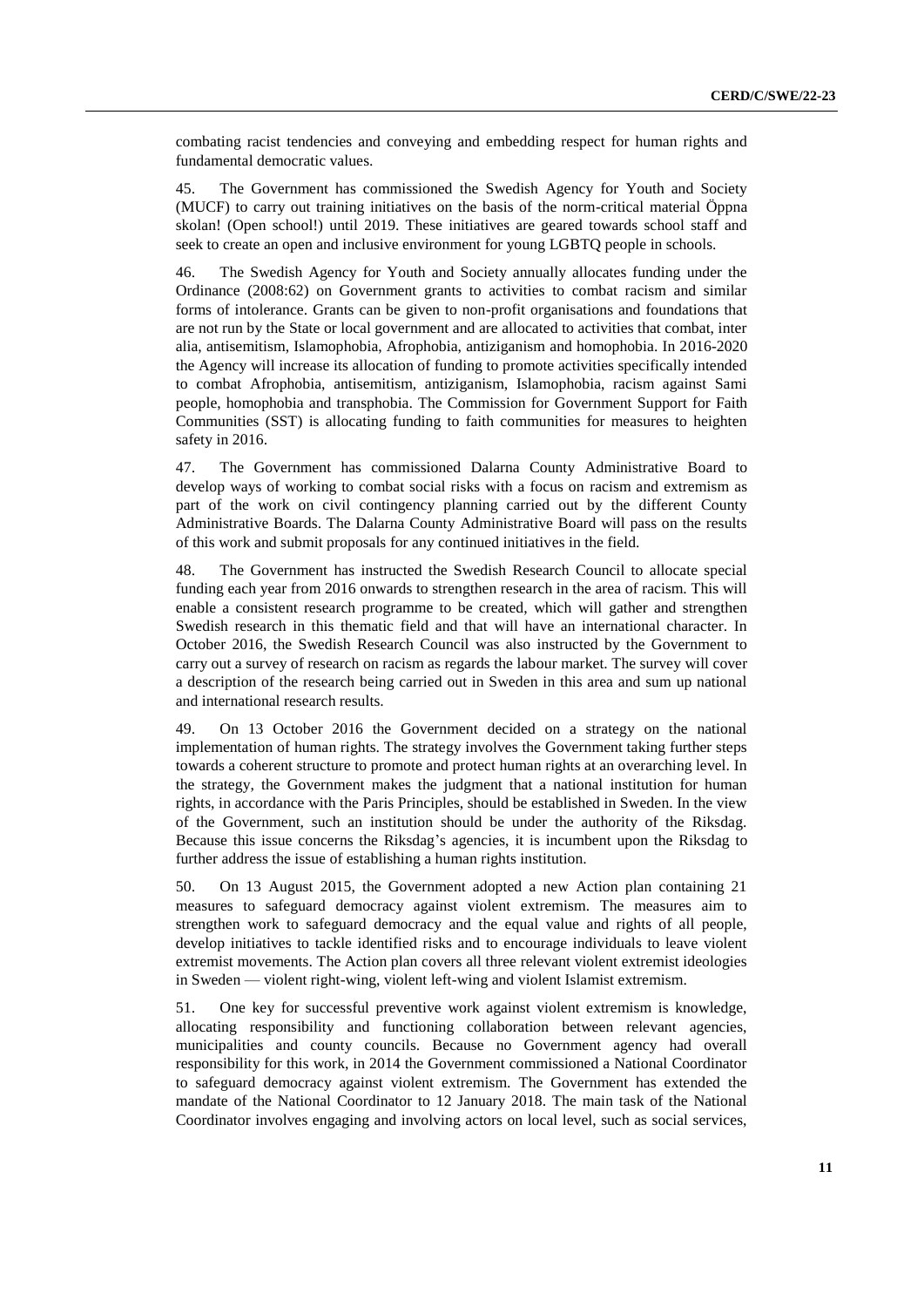education, the police service, recreation leaders, and civil society organisations, including faith communities, and facilitating the development of local forms of cooperation between actors with the aim of safeguarding democracy against violent extremism. The coordinator is to work to ensure that awareness of violent extremism increases and that preventive methods are developed.

52. The Government has also tasked the Commission for Government Support for Faith Communities (SST) with expanding and deepening dialogue with faith communities with the aim of stimulating work on democracy and democratic awareness. The Commission is to expand the dialogue to include a broad spectrum of faith communities and groupings within faith communities, with a focus on women and young people in particular.

53. The Government has furthermore commissioned the Swedish Agency for Youth and Civil Society (MUCF) to allocate government grants to organisations and municipalities for activities that counteract anti-democratic behaviour, radicalisation and links to violent extremism. The Swedish Agency for Youth and Civil Society has also developed a gender perspective in effort to safeguard democracy against violent extremism and will also produce guidance for municipalities in collaborating with civil society organisations on the prevention on violent extremism.

54. The Segerstedt Institute at the University of Gothenburg develops and disseminates knowledge and methods for reducing recruitment to violent ideologies and movements and to racist organisations. In 2016 the Institute had a mandate to develop preventive work, particularly regarding young people who are in or on the margins of violent extremist environments. One particularly important element in this area is preventive work to counteract violent extremism in schools, including support for teachers, recreation leaders and social workers,

55. In June 2016, the Government commissioned the Swedish Defence Research Agency (FOI) to carry out quantitative surveys and analyses of the violent extremist propaganda spread via the internet and social media in Sweden. The survey is to cover the violent extremist environments that exist in Sweden: right-wing extremism, left-wing extremism and Islamist extremism, and their international links. Furthermore the Agency is to carry out qualitative analyses of this material and the content of texts and messages. The Swedish Defence Research Agency is subsequently to disseminate the results of the surveys and analyses to affected actors at national and local level.

56. In October 2016 the National Board of Health and Welfare was tasked to continue to support social services in their work against violent extremism. It is essential for social service staff to be aware of how different cases in social services concerning violent extremism can be managed. Within this remit, the Board is also to carry out a new survey of social services' experiences of violent extremism. In October 2016, the Swedish National Board of Institutional Care (SIS) was tasked with continuing to carry out initiatives to strengthen preventive work in special residential homes for young people. In addition to this, SIS will reinforce work on democracy and human rights within the remit of its educational activity. In October 2016 the Ombudsman for Children was charged with helping to increase awareness of children's experiences of being affected by the problem of people travelling from Sweden to conflict areas for the purpose of terrorism. The Ombudsman for Children is also to summarise the research and knowledge available on children and young people who are directly or indirectly affected by right-wing extremism or left-wing extremism. The aim is to prevent harm to children, drawing on the children's own experiences. In October 2016 the Prison and Probation Service was charged with developing initiatives to prevent violent extremism and embedding this within the service in the long term.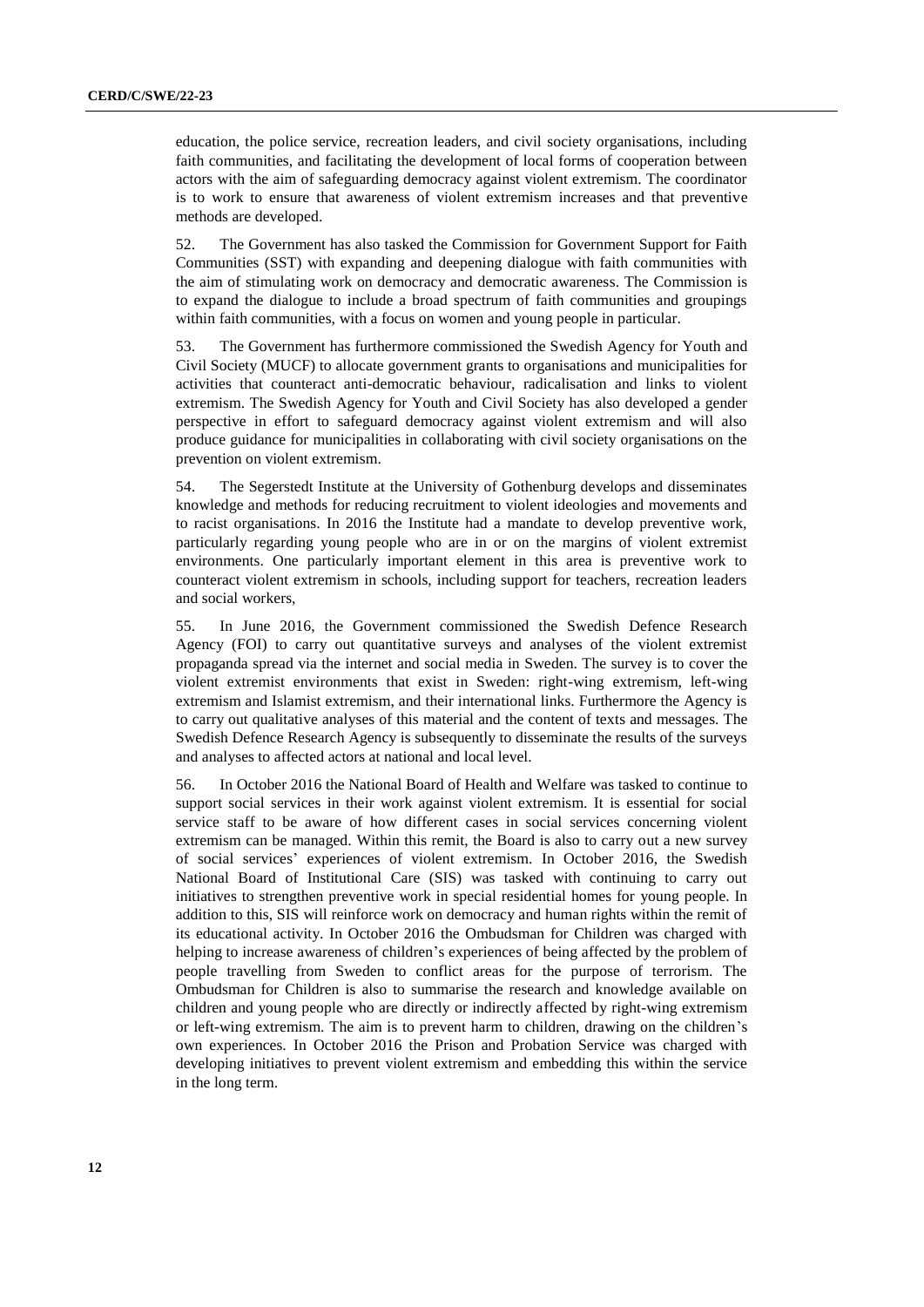57. An Action Plan to prevent threats to democratic discourse was announced in the 2016 budget. The purpose of the forthcoming Action Plan is to prevent vulnerability on the part of key actors involved in public discourse, such as elected representatives, journalists and artists, and to prevent threats and hate in the public arena.

58. See also the section under Article 7, in which the Government sets out a number of other initiatives to combat racism, etc.

#### **Integration policy, with special reference to paragraph 15 of the Committee's recommendations**

59. Sweden faces major challenges if it is to successfully integrate newly arrived immigrants. The Government is therefore making systematic efforts to improve the efficiency of the establishment process and shorten waiting times. The Government's work on establishing newly arrived immigrants involves creating conditions to ensure that these immigrants are quickly able to begin work or education.

60. In order to reduce the time from arrival to starting work, work to expedite the establishment of newly arrived immigrants in working life and community life is now being reformed. In 2016-2019 a number of investments will be made which will enable newly arrived immigrants to join the labour market more quickly, including reinforced labour market initiatives, validation, making it easier for newly arrived immigrants to start businesses and increasing the funding paid to municipalities for receiving refugees.

61. The Government has also allocated more resources to the Swedish Public Employment Service with the aim of improving efforts to facilitate newly arrived immigrants finding employment more rapidly. The Government is also introducing initiatives to encourage asylum seekers towards education or employment during the asylum-seeking process. Dua, the Delegation for Young People to Work, was set up in 2014 and works to strengthen cooperation between municipalities and the Swedish Employment Service in the long-term and to ensure that labour market policy initiatives for youth unemployment have a greater impact at local level. This will also benefit newly arrived immigrants.

62. The large number of asylum seekers that have come to Sweden during this period has led to many asylum seekers having to wait for even longer periods before receiving a decision on a residence permit. It is important that meaningful and effective use is made of the time during which the individual is undergoing the asylum-seeking process, with the aim of making it easier for the asylum seeker to become established in working and community life once asylum is granted. This is also true for those people who have been granted a residence permit but remain in accommodation for asylum seekers while awaiting a home in a municipality. The Government has therefore given the County Administrative Boards a new mandate to coordinate and organise early initiatives for asylum seekers.

63. Such initiatives may be carried out by several different actors, including civil society organisations. The Government has earmarked funding for initiatives for refugee guides and family contacts for asylum seekers and newly arrived immigrants who have been granted residence permits. This enables municipalities and civil society to jointly offer meaningful initiatives for asylum seekers, such as community information.

64. To make it easier for newly arrived immigrants to become established in the labour market, it must be possible for the Swedish Employment Service to offer a survey of the educational background of these immigrants and their employment experience during the asylum-seeking period. Skills surveys will better enable recruitment needs, primarily in the welfare sector, to be met. The Government has also earmarked funding for special initiatives in non-formal adult education for activities that seek to improve skills in Swedish and about society, and to encourage participation in community life for asylum seekers and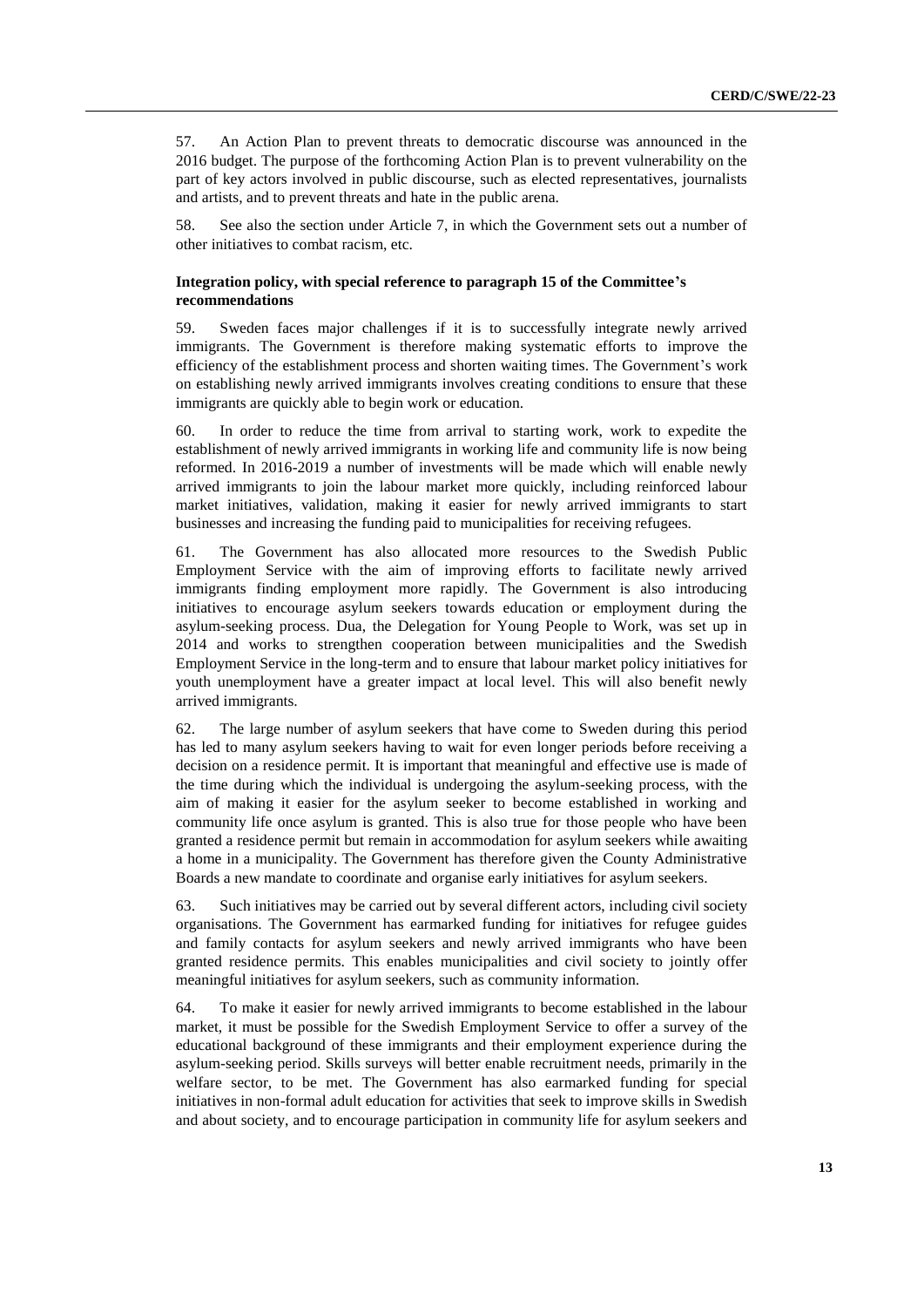people who have been granted a residence permit but are still resident in accommodation for asylum seekers.

65. The large number of unaccompanied minors seeking asylum means that there is a great need for initiatives particularly geared towards this target group. The Government will therefore simplify the regulations, improve the planning capabilities of municipalities, reduce the administrative burden and increase cost efficiency. The Government intends to give the municipalities better opportunities to find cost-effective forms of housing that match the individual needs of unaccompanied minors, so leading to greater flexibility in the ability of municipalities to take in these minors.

66. Regarding the refugee situation and unaccompanied child refugees, the guide (from 2013) "Socialtjänstens arbete med ensamkommande barn och ungdomar" (Social services' work with unaccompanied children and young people) should be mentioned. This emphasises these children's right to the same chances in life as other children in our society. In the survey of the needs of unaccompanied children and young people that ran in parallel with the guide, it emerged that many unaccompanied children and young people found it difficult to enter the Swedish "youth culture environment", to gain access to young Swedish people/groups of friends and that Afghan and Somali young people in particular said that they felt disadvantaged because they did not know Swedish, had no material resources and felt that they met with prejudice due to their origin.

67. The National Board of Health and Welfare is also currently carrying out a pilot study on the need for more awareness among staff at HVB homes for unaccompanied minors. Attention has been paid within social services to the need for more knowledge about human rights and the risks of discrimination against unaccompanied minors.

68. See also the section under Article 5 on initiatives for employment and education for people from a foreign background.

#### **Stigmatisation and discrimination against Roma, with special reference to paragraph 20 of the Committee's recommendations**

69. The Government's Strategy for Roma Inclusion 2012-2032 rests on human rights, with special emphasis on the principle of non-discrimination. One central aspect of work for Roma inclusion is bridging the trust gap that exists between Roma and the State and which prevents Roma from fully participating in society. During the period 2012-2015, a special initiative was carried out involving pilot projects in five municipalities, with the aim of expediting improvements at local level. In the first four years of the strategy, these pilot municipalities have developed structures that form the basis for more long-term work on Roma inclusion. Several agencies were involved in this work.

70. The Government intends to allocate an additional SEK 58 million to this work during 2016-2019. In order to ensure that the methods and approaches developed in work on Roma inclusion in 2012-2015 are passed on, the Government, after informing all municipalities, has passed a decision on grants to five new municipalities which will develop municipal Roma inclusion models over two years. Stockholm County Administrative Board is responsible for coordinating and following up the initiatives. Within its prioritised area of "equal rights and opportunities for Jews, Roma, Sami, Sweden Finns and Tornedalers", the Equality Ombudsman has mainly worked with Sami and Roma rights in various ways.

71. The Living History Forum's exhibition Vi är Romer (We are Roma), which was part-funded by the Government, ended in December 2015. An evaluation of the exhibition shows that it helped, in part, to counter and tackle stereotypes and was characterised by dialogue. A new version of the exhibition opened in Malmö in October 2016.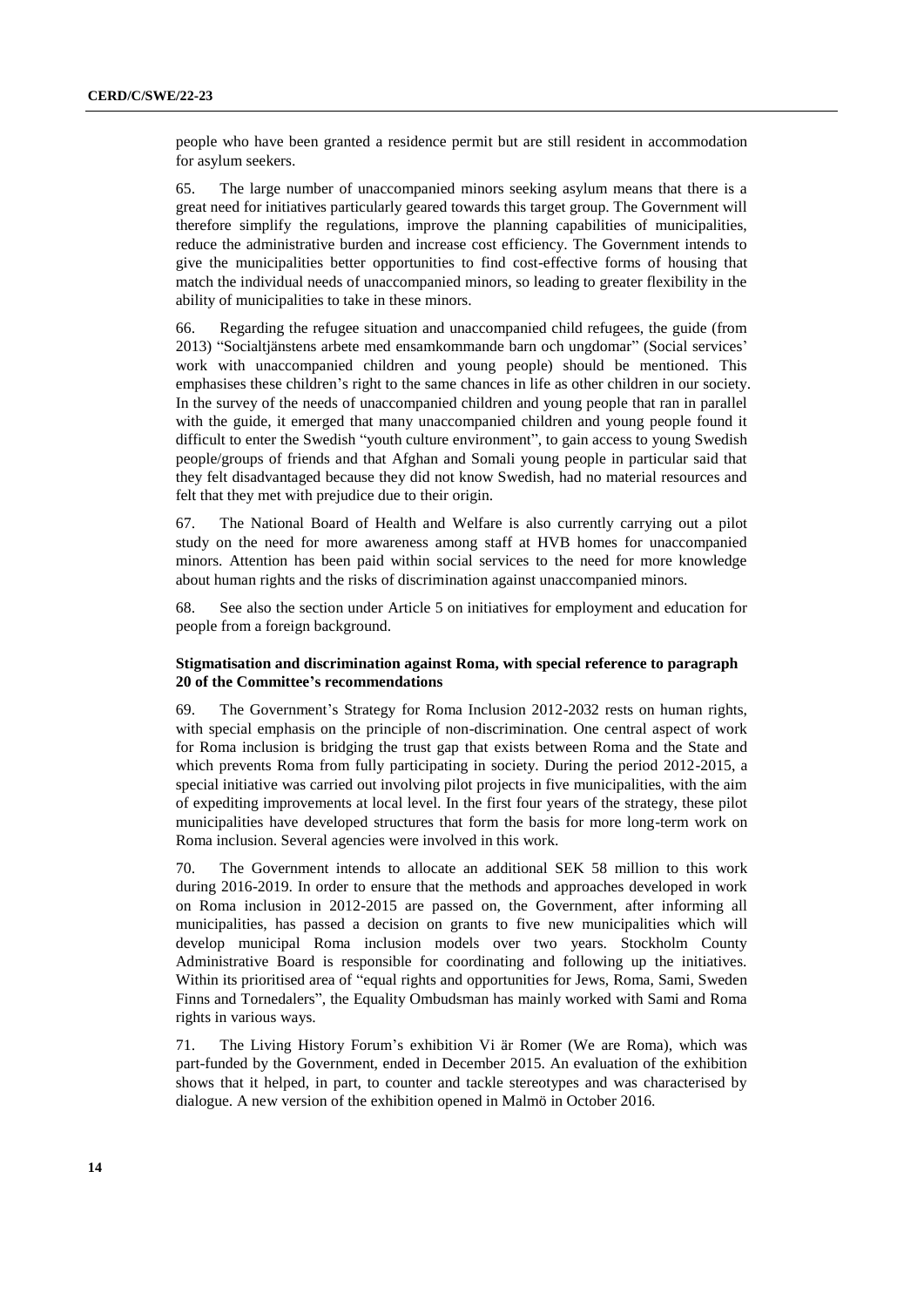72. In 2012-2015 the National Agency for Education was tasked with producing a training programme for mediators with Roma language and cultural skills to serve as a link between individuals and the public sector. The bridge-builders are active in preschools and schools in a number of municipalities that have also been granted Government funding to cover part of the mediators' salary costs.

73. In order to make it easier for schools to comply with current regulations on the national minorities, among other things, the National Agency for Education has been commissioned to carry out initiatives to increase awareness of the national minorities in schools, with a focus on Roma.

74. The Agency has also worked with representatives of the Roma community to devise supplementary teaching material in digital form, with facts and inspiring material on Roma culture, language, religion and history, and about 10 teaching tools in Romani chib that can be used in mother tongue tuition. The National Agency for Education has also worked to improve access to teachers in national minority languages and drawn up syllabuses for mother tongue tuition, including Romani chib as a first and as a second language, respectively.

75. In 2014-2016 the National Board of Health and Welfare was commissioned to draw up and make accessible a training course for training mediators with Roma language and cultural skills for work in social services and in the health and medical care sector. In March 2016 the National Board of Health and Welfare presented training material geared towards staff in social services to provide support in their encounters with clients and in applying an inclusive approach, with a particular focus on the Roma group. To ensure that the material is used at local level, the Government decided in May 2016 that the National Board of Health and Welfare was to carry out a training initiative based on the material, aimed at social services.

76. The Swedish Employment Service has employed mediators in the former pilot municipalities to spread information and knowledge among Roma about the service and the support that the service is able to provide.

77. In 2015 the Swedish Agency for Public Management carried out an evaluation of mediator activities in the areas of education, social services and employment, which shows that mediators in education have helped to increase awareness among staff in the municipal administration and among the Roma minority, and that many students who were supported by mediators seem to have improved their study situation and find it easier to complete their education. The Swedish Employment Service has also been able to report that their mediators have encouraged Roma to register with the Swedish Employment Service and find jobs. In the light of the positive experiences of mediator activities, the Government has passed the decision to reinforce and expand the mediator initiative with continued training and grants to support the municipalities involved in 2016-2019.

78. The Strategy for Roma Inclusion clearly states that Roma participation and influence must characterise work on the strategy at all levels. The Government Offices of Sweden, and the agencies and municipalities concerned, have carried out and developed various forms of consultation with Roma experts and representatives. With Government funding, the Swedish Association of Local Authorities and Regions has developed a working model that provides several of the former pilot municipalities with support in their work to develop qualitative and systematic consultation with Roma. The agencies tasked with activities as part of the strategy also carry out various forms of consultation and dialogue with Roma representatives.

79. The Government Offices of Sweden conduct ongoing dialogue with a Roma reference group comprising 20 Roma experts in different areas, women and men of different ages from the five major Roma groups in Sweden. The participants were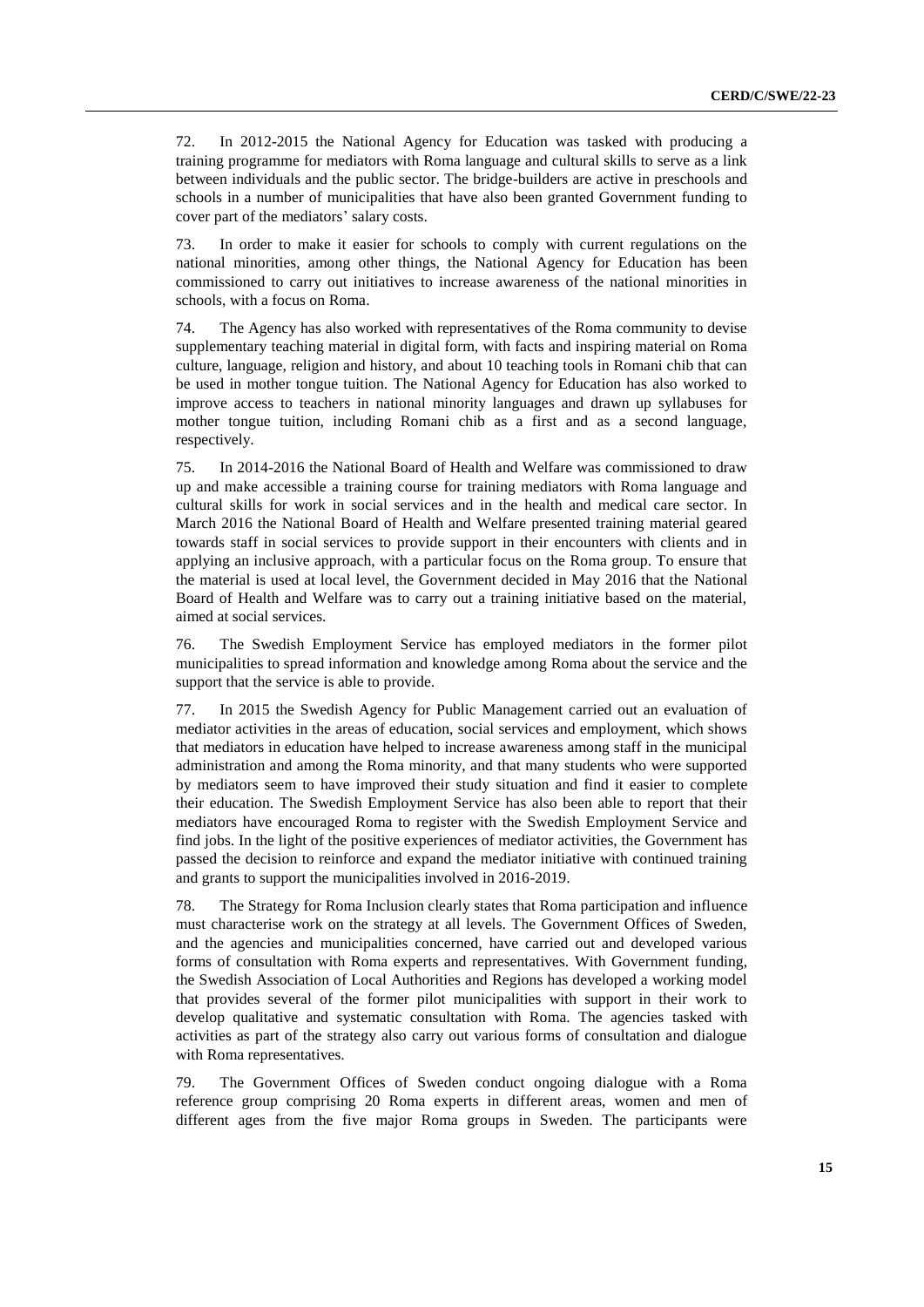appointed following a nomination process in which Roma were able to propose members of this reference group.

80. The Government has commissioned the Swedish Agency for Youth and Civil Society to facilitate Roma engagement in civil society and the involvement of Roma organisations in work for Roma inclusion and in society in general through training in running organisations and exchanging experiences between Roma and non-Roma organisations.

81. In the status report on the situation of Roma in the strategy's pilot municipalities presented by Stockholm County Administrative Board in 2014, the National Board of Housing, Building and Planning found that antiziganism in the Swedish housing market has a long and established history and Roma are in a particularly vulnerable position in the housing market. Complaints to the Equality Ombudsman show that the opportunity of Roma in particular to gain access to housing is often limited. Half of all rulings and conciliation proceedings on discrimination in the housing market concern Roma. The structural discrimination that Roma have been exposed to, predominantly during the 20th century, has led to a trust gap between potential Roma tenants and landlords. The National Board of Housing, Building and Planning is therefore to carry out an initiative in 2016- 2018 to combat discrimination against Roma in the housing market. This includes working with Roma organisations and experts to create a network of property owners and landlords and drawing up guidance material geared towards property owners and landlords in collaboration with them.

82. In 2014 the Government presented a white paper describing abuse and attacks that Roma have been exposed to during the 20th century. The purpose of the white paper is to affirm victims and their relatives and generate understanding for the situation of the Roma minority today.

83. In 2014 the Government also decided to appoint a Commission against Antiziganism. The Commission submitted its final report Kraftsamling mot antiziganism (Concerted action against antiziganism) to the Government in June 2016. Within the remit of its work, the Commission carried out awareness-raising initiatives to prevent and combat antiziganism. Among other things, the Commission has widely disseminated training material, including teacher guidance based on the Government's white paper. This initiative targeted schools and other parts of society affected throughout Sweden.

## **Article 2.2**

## **Special measures, with special reference to paragraph 8 of the Committee's recommendations**

84. Positive discrimination is a controversial concept and is not defined in Swedish legislation. Nor is there any given consistent definition of the concept of positive discrimination in international documents. It is clear that the lack of an unambiguous definition of positive discrimination frequently leads to misunderstandings.

85. As regards positive discrimination in the form of special measures of a more interventional nature that mark a departure from the principle of equal treatment, from a strictly legal viewpoint there are exceptions to the ban on discrimination in the Discrimination Act (rules on this type of special measures) regarding ethnicity in employment policy, when starting or operating a business, and in some parts of the education system (measures taken by a folk high school or an adult education association). The ban on discrimination currently in place for these areas does not represent an obstacle to the application of provisions or measures that seek to promote equal opportunity regardless of ethnicity.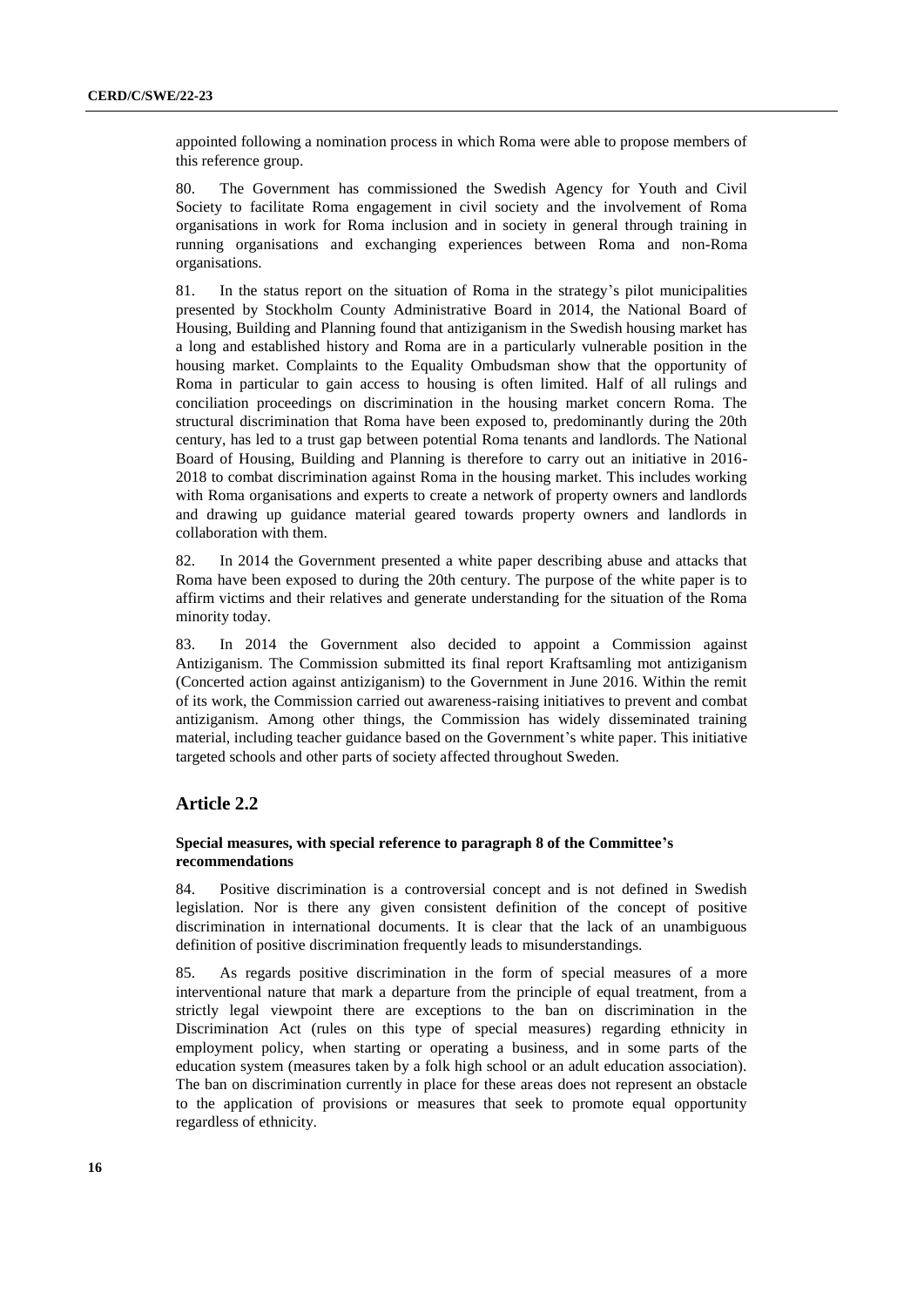86. There are no such exceptions to the ban on discrimination in working life or in other areas of society. Among the reasons cited for not allowing special measures based on ethnicity on the part of employers and in other areas of society are that such a practice violates the principle of equal treatment, problems concerning the delimitation of target groups, the difficulty of determining which criteria employers should use for such assessments, ethnic registration (invasion of privacy), the difficulty of determining which ethnic groups special measures should extend to, the risk of conflict between individuals and groups, and legal insecurity and unpredictability. It may also be reasonably assumed that special measures on ethnic grounds will be practised only to a limited extent. However, a wide range of initiatives have been launched in Sweden that may be described as outreaching, encouraging, generally enabling and enhancing measures designed to hasten progress towards equal rights and equal opportunities for all, regardless of ethnicity. These comprise both general measures directed at the population as a whole but which will benefit many people from under-represented groups, and targeted initiatives based on specific individual needs or capabilities, as well as separate measures targeting newly arrived immigrants or national minorities as a group. In Sweden, such measures are usually kept separate from special measures in the strictly legal sense of the term, but in many international contexts could be regarded as being a form of it in practice.

## **Article 3**

## **Economic segregation, with special reference to paragraph 14 of the Committee's recommendations**

87. Up to 2015 the Government ran urban development work focused on particularly vulnerable urban districts, with the aim of combating segregation and reducing exclusion. In summer 2016 the Government presented a long-term programme of reform to tackle segregation. The reform programme will run from 2017 to 2025 with five designated areas: reducing housing segregation and overcrowding, combating crime, tackling long-term unemployment, improving schools and student results, and supporting civil society and work for democratic values. A delegation will be appointed to work on the reform programme, one of whose many aspects is working to create jobs.

88. There are also initiatives for sustainable urban development. Social aspects such as less segregation are a vital aspect of this work. Among other things, there is a platform for sustainable urban development that coordinates and expands on urban development issues. At the heart of this platform are five agencies, which have been tasked with this mission since 2014.

89. Since 2014 the Swedish Police Authority has carried out two national surveys to identify and analyse vulnerable residential areas in Sweden from a police perspective. In December 2015 the Swedish Police Authority presented 14 residential areas that were judged to be a particular priority. The police consider that these areas are home to widespread criminality and clearly established organised crime. It is also stated that initiatives are needed from the whole of society, and that the Swedish Police Authority alone is not capable of resolving the underlying problems. The Swedish Police Authority has set particular priorities in these areas and is working actively on ensuring a greater police presence, among other things, to increase public safety in these urban districts. These activities are being carried out in partnership with relevant agencies, municipal actors and civil society. To facilitate the work of the agencies working together to combat organised crime, in December 2015 the Government commissioned 12 agencies with intensifying their collaboration in particularly vulnerable areas.

90. The Government also allocates funding for projects such as the cultural activity initiative "Äga rum" (Ordinance [2016:406] on Government grants for cultural activity in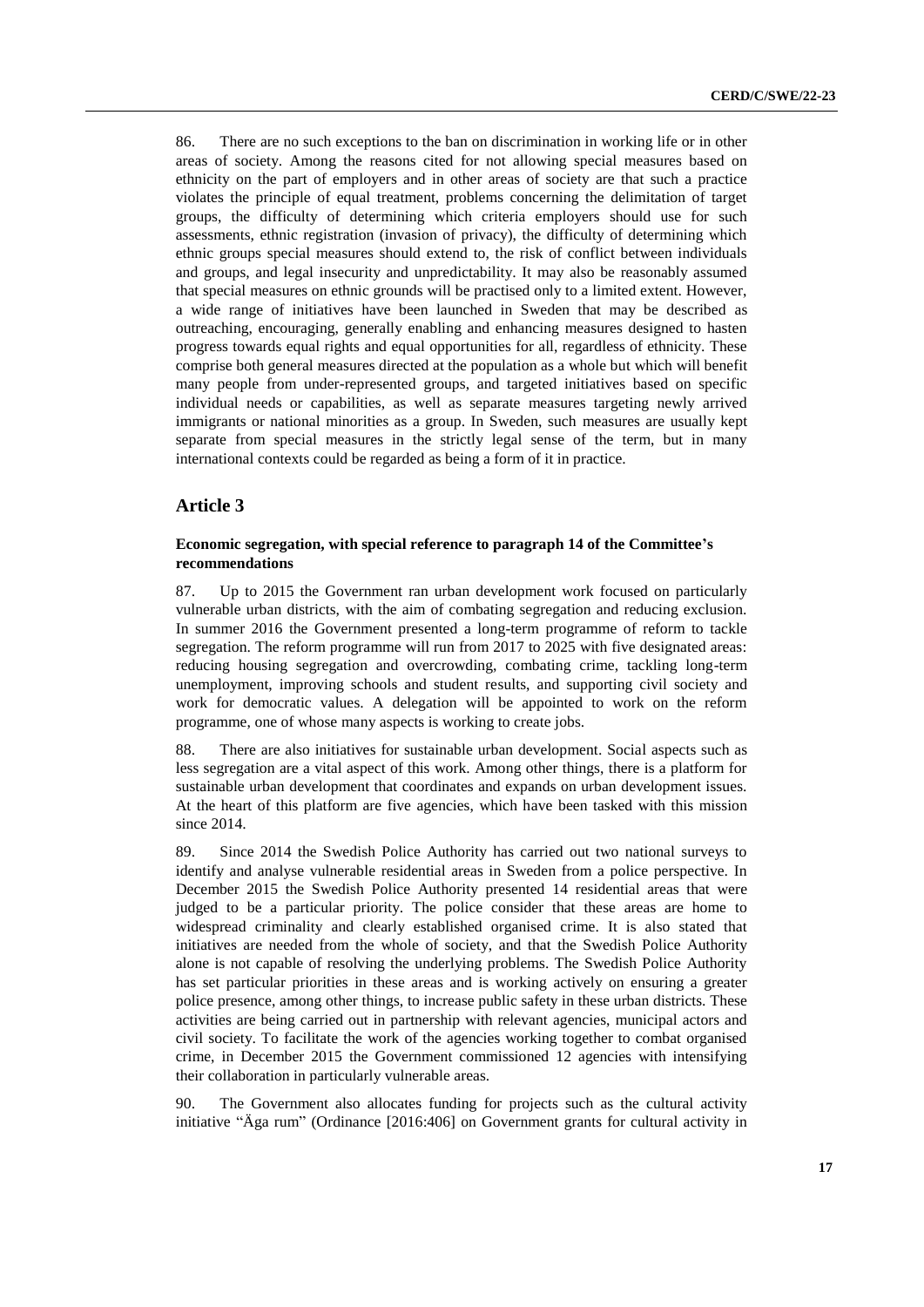certain residential areas 2016-2018), which focuses on culture and participation in socioeconomically vulnerable residential areas. The initiative is founded on the residents' needs, involvement and participation. The aim is partly to boost the arts, encourage civil society actors and promote the development of cultural activities in vulnerable areas.

91. The project regarding Local resource centres for democratic participation (Ordinance [2015:565] on government grants for activities for democratic participation through local resource centres) is an initiative that focuses on increasing participation in democracy among people living in socioeconomically vulnerable residential areas who are far from being participants, or feeling that they are participants, in democracy. The purpose of the government grant is to empower individuals with weak participation in democracy as actors in democracy. The project is to seek to give individuals better opportunities to participate and make their voices heard in democracy, primarily by constituting a meeting place for local engagement; inspiring and supporting grassroots organisation in networks, groups or associations; acting as a link for established associations and organisations; and offering support and guidance in putting forward opinions and influencing decision-making within the remit of democracy at local, regional or national level.

92. The Government has allocated funds in 2016 for support for outdoor environments in certain residential areas (Ordinance [2016:398] on support for outdoor environments in certain residential areas). The purpose of the funding is to help to establish outdoor environments that stimulate activity and social community, and to preserve or develop the identity of a residential area in areas facing socioeconomic challenges.

## **Article 4**

## **Training for judges, with special reference to paragraph 11 of the Committee's recommendations**

93. The Courts of Sweden Judicial Training Academy is responsible for competence development for judges and other legal personnel within the Swedish courts. The Courts of Sweden Judicial Training Academy provides both junior judges, i.e. judges in training, and permanent judges with training on hate crimes, including hate crimes with a racist motive. The training for junior judges is provided within the remit of a compulsory training package and mainly concerns taking into account racist or other hate motives when determining penalties. There is no compulsory training for newly appointed permanent judges or inservice training for more experienced judges; instead the system is based on the judges themselves actively choosing to participate in a training course with the Courts of Sweden Judicial Training Academy. The courses that mainly address the issues in question are two courses in sentencing. The courses are in great demand and the mix of judges with different levels of experience has proved to work very well. As with other courses run by the Courts of Sweden Judicial Training Academy, the courses are evaluated and modified on an ongoing basis in terms of both their content and their educational structure in order to meet stringent quality requirements.

94. For information on the work of the police, see information in the sections under Articles 2 and 5.

## **Racist and extremist organisations, with special reference to paragraph 13 of the Committee's recommendations**

95. Sweden once more wishes to assert that Swedish legislation effectively prohibits every form of racist expression (cf. paragraphs 119-122 in the nineteenth to twenty-first report, paragraphs 81-89 in the seventeenth and eighteenth report and paragraphs 66-74 in the fifteenth and sixteenth report.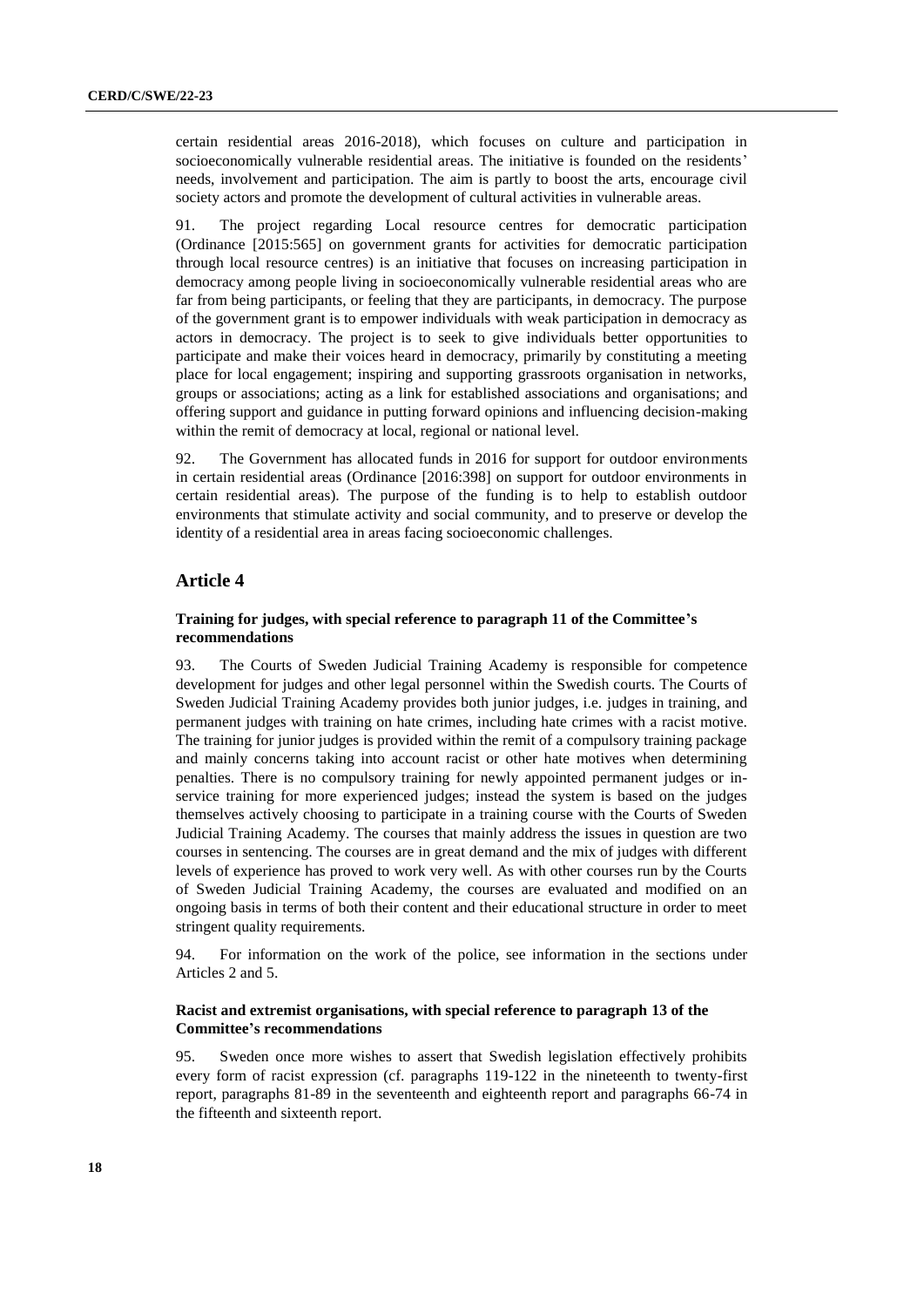96. The provision on agitation against a national or ethnic group, which criminalises the dissemination of racist statements and threats both among the general public and within a group, is of particular importance. The provision was amended in 1989 to force racist groups into passivity. Prior to 1989 there was a requirement that the message must have been disseminated among the general public. The amendment to the law removed this requirement, such that statements within organisations, inter alia, would be covered by criminal liability. The purpose behind the change was to make it impossible in practice for racist organisations to operate. The amendment was also cited as grounds against proposing an explicit ban on racist organisations; such a ban was not considered necessary given the penal provision in its new and expanded wording.

97. As Sweden has previously stated, there are also a number of other penal provisions that combat the activities of racist groups. These include the provisions on unlawful military activity and inciting rebellion. Furthermore, Sweden has far-reaching provisions on aiding and abetting (instigation and being an accessory), and attempt, preparation or conspiracy to commit a crime. These focus on preliminary stages before a crime is committed or on crimes that involve people in addition to the perpetrator themselves. This makes them particularly applicable in the case of crimes that are planned or committed within organised groups.

98. Overall, Swedish criminal law means that in practice it is impossible for groups that advocate racial discrimination to operate without their members committing a crime.

99. For information on the relevant penal legislation, see paragraph 123 in the nineteenth to twenty-first report.

#### **Article 5**

#### **Work for equality and diversity in the legal system, with special reference to paragraph 16 in the Committee's recommendations**

100. Increasing equality and diversity within the organisation is an important issue for the Swedish Police Authority. The Authority is working actively to increase the number of employees from a foreign background. The Swedish Police Authority has had an equality plan spanning 2013-2016. This plan was used internally within the police organisation and externally in the work of the police force. The concept of equality incorporates aspects such as gender equality, ethnic and cultural diversity and sexual orientation. In 2015 the Swedish Police Authority worked on various initiatives to increase diversity within the police service. For example, the Authority carried out targeted information initiatives to attempt to encourage people from under-represented groups to apply to train as a police officer, e.g. via particular radio channels or in conjunction with different events. The Swedish Police Authority has also planned a diversity project "Världen integreras i Svensk Polis" (Integrating the world in the Swedish police force) (VISP), which will run through 2016- 2018. In total 100 women and men with a non-Nordic background will be trained and employed for fixed periods over 17 months. Other measures that the Authority has applied during 2015-2016 include preparing and launching a preparatory training course, with the aim of encouraging more applicants with a foreign background to train as police officers.

101. There is great ethnic diversity in Sweden, which means that police officers encounter citizens with a variety of ethnic and cultural backgrounds in their work every day. In these encounters, the needs and perspectives of citizens need to be taken into account and understood in order to create confidence in the work of the police. Diversity issues are an integrated and obvious element in the work of the Police Authority. All people, irrespective of their background and circumstances must be met and treated with respect by the police. Having government employees reflect the make-up of the population is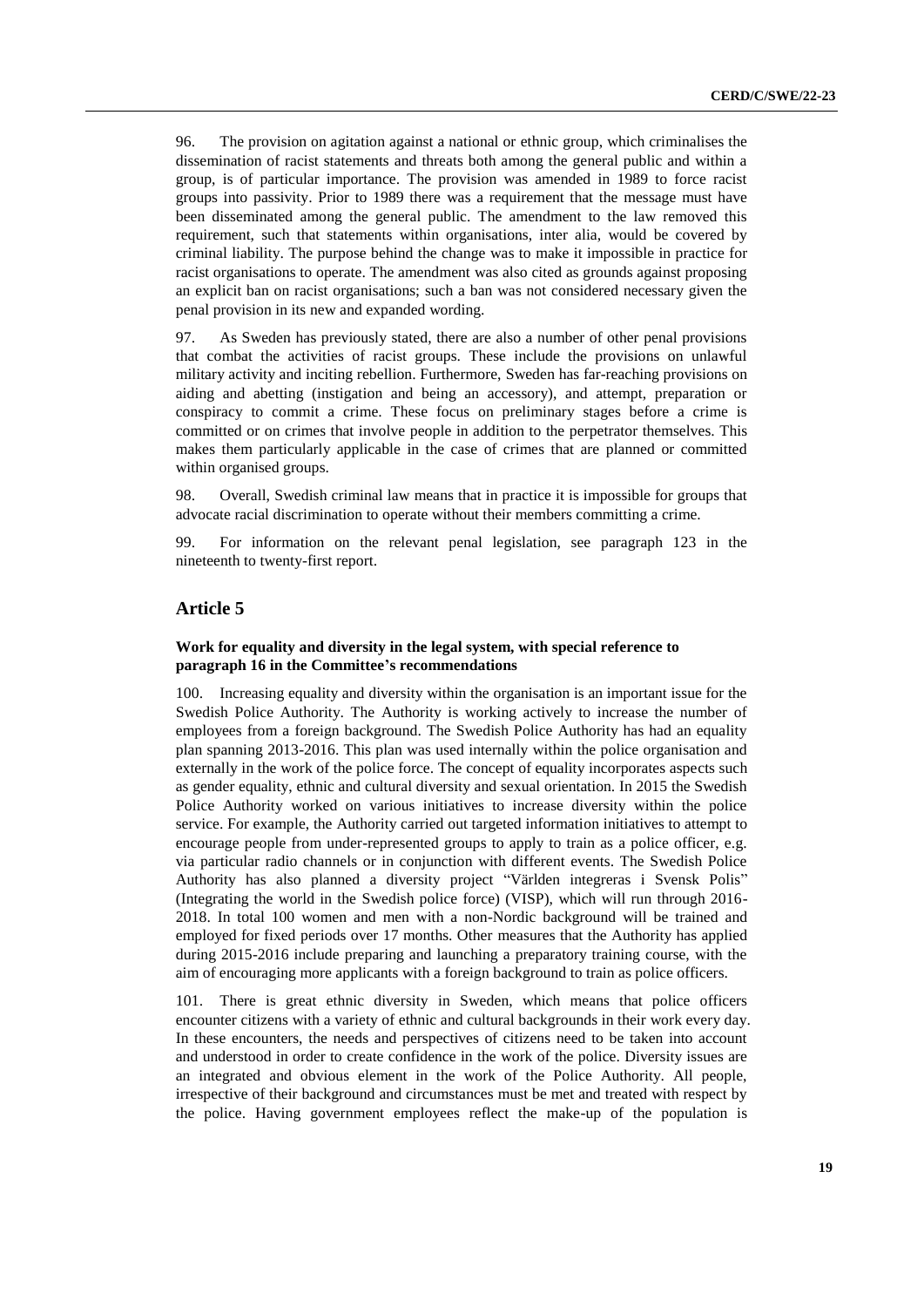important for legitimacy and public trust in the Government administration. For this reason, the Swedish Police Authority places great emphasis on diversity and gender equality aspects in recruitment and internal training.

102. Since 2007 the Government has tasked the Swedish National Courts Administration with separately reporting on steps that have been taken to increase public trust in the courts, including measures taken to ensure that parties, injured persons and witnesses are treated well and given relevant information. The Swedish National Courts Administration reports on this in its annual report. The annual report for 2015 states the following: In 2015 a new action plan for the Courts of Sweden's work on treatment of parties and drafting judgments began to apply. The action plan seeks to ensure recurring and systematic work in these two areas. It involves the Swedish Courts studying on a regular basis how the courts' users view the way they are treated and judgements are drafted and taking the necessary action to ensure that users are treated well and receive decisions that are clear and comprehensible. The Swedish National Courts Administration can provide support to the courts to ensure that the courts are able to carry out and follow up the effects of this work. In 2015 interviews were held with parties and witnesses, meetings were held with professional bodies and the treatment of parties and judgment drafting were discussed. On the basis of the outcomes of these activities, many courts drew up guidelines for the treatment of parties and recommendations for drafting judgements as well as proposed measures to improve information to and treatment of parties and witnesses. One example of measures taken by courts is the production of information brochures in different languages. Furthermore, the Swedish National Courts Administration arranged for experiences to be exchanged on the treatment of parties and witnesses. This addressed issues on how the courts have carried out their work on the treatment of parties, the results and the measures this has led to, and the lessons that courts have learned from this work.

103. Regarding equality, the Courts of Sweden Judicial Training Academy has put together a package of courses on the role of judges geared towards both newly appointed judges and more experienced permanent judges. This package of courses has been expanded in recent years and now comprises four courses amounting to a total of 13 course days. The courses address the function of the courts and the judge from a theoretical perspective, the role as a chairperson and treatment issues, drafting judgements and media expertise, as well as an international perspective on the role of a judge. Equal treatment of parties and good treatment adapted to the situation are among the main themes that run through the course content. Demand for these courses has been so high that the Courts of Sweden Judicial Training Academy plans to double the number of courses in 2017. The Swedish National Courts Administration's introductory training for newly appointed court personnel who are not lawyers contains extensive elements on equal treatment and good treatment adapted to the situation. In 2014 the Swedish National Courts Administration was commissioned by the Government to set up compulsory introductory and in-service training for all lay judges. The training is broad and covers issues of the rule of law and an ethically sustainable approach within the remit of the role of a lay judge.

104. Within the scope of work on gender equality and diversity, the Swedish National Courts Administration employed in 2016 a gender equality strategist to further improve the quality of the ongoing work of the Swedish Courts on gender equality, discrimination and treatment issues. The supporting material produced by the Swedish National Courts Administration to make it easier for the courts to work with diversity and associated issues (see paragraphs 130-131 in the nineteenth, twentieth and twenty-first report) remains relevant. The vast majority of courts have diversity plans.

105. Through changes to the Code of Judicial Procedure which entered into force on 1 October 2013 (prop. 2012/13:132) and 1 November 2015 (prop. 2014/15:77) Sweden has implemented the Directive on the right to interpretation and translation in criminal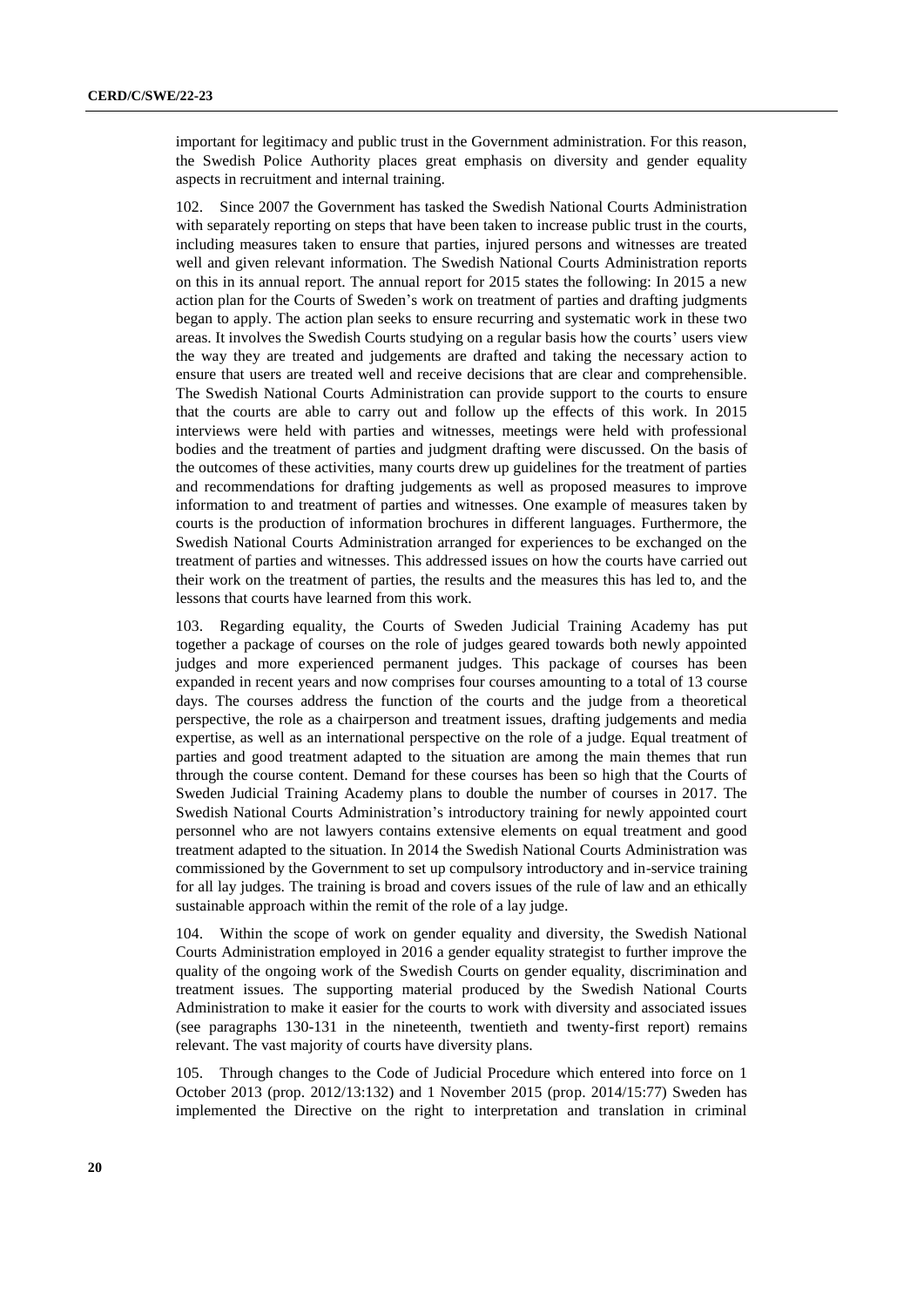proceedings (2010/64/EU) and the Victims Directive (2012/29/EU). Now, if a suspect or an injured plaintiff in a criminal case does not speak Swedish, an interpreter must be provided at hearings before the court. The fact that the same applies to interviews during the preliminary enquiry is also expressly regulated by law (see paragraph 15 in the memorandum from Sweden to the Committee in July 2009). Furthermore, the court or the agency investigating a crime is obliged to translate a document or the most important parts of a document in a criminal case for the suspect or at the request of an injured party, if a translation is of essential importance for the suspect or the injured party to be able to exercise their rights. Additionally, the competence criteria have been made more stringent regarding interpreters and translators hired by courts and agencies investigating crimes. If possible, an authorised interpreter or translator should be hired.

106. There is a great need for interpreters at the Swedish Courts while access to interpreters is limited. In 2015 the Swedish Agency for Public Management was commissioned by the Government to draw up a number of measures to ensure that the courts are able to use existing interpreting and translation services more efficiently. On the basis of these proposals, the Government has commissioned the Swedish National Courts Administration to support more efficient use of interpreters in courts. Support for the courts is to be developed through training and by expanding video technology which makes it easier for interpreters to be located elsewhere and interpret simultaneously for a court in a different location. The Swedish National Courts Administration works actively and with a long-term approach to improve the quality of interpretation in courts, partly by the courts sharing information on court interpreters and other authorised interpreters and their respective qualifications. The Swedish National Courts Administration also conducts ongoing collaboration with Kammarkollegiet (the Legal, Financial and Administrative Services Agency), with the aim of securing procurement of high-quality interpreting services. The Swedish National Courts Administration is also conducting a dialogue with several stakeholders on the possibility of increasing the number of court interpreters and further improving the quality of available interpretation services in general. The Swedish National Courts Administration is also investing in new technology which in the longer term will enable interpretation to be provided to a greater extent by video link.

107. The Swedish Courts' website contains information translated into Finnish, Meänkieli and Sami on the right to use a minority language in court. Basic information on the court proceedings in the district court and administrative court is also provided in these languages. On the website itself visitors can also choose to have the text translated into another language by using the free Google Translate service, although this does not provide an entirely accurate translation.

108. In its appropriation directions for 2015 and 2016, the Prison and Probation Service continued to be tasked with providing feedback on the Service's initiatives to prevent and combat discrimination. In 2015 the Prison and Probation Service drew up a code of ethics aimed at translating the State's values into practical activity, which includes issues of discrimination based on e.g. ethnicity. The Service's equality guidelines were also updated in 2015. These are reviewed every three years. In 2015 17 per cent of employees within the Prison and Probation Service had a foreign background (which is an increase compared to previous reports). To further increase the diversity of staff groups, in 2015 the Prison and Probation Service launched work to offer recently arrived Swedes work experience placements combined with Swedish tuition. The aim is to subsequently be able to offer permanent positions when they have completed and passed the basic training course.

109. For information on the relevant legislation, see paragraphs 88 and 89 in Sweden's twelfth report.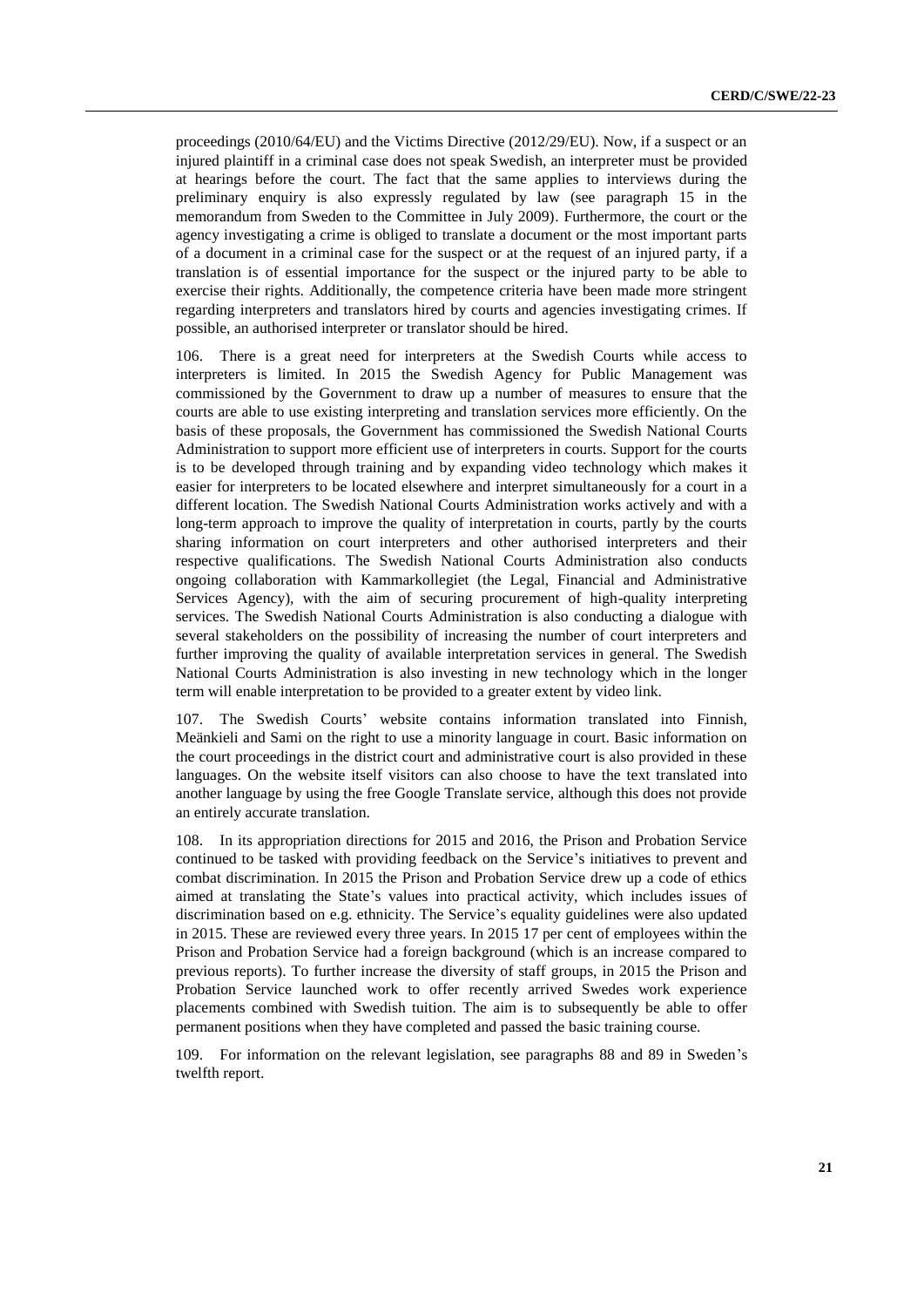#### **Political rights**

110. One prerequisite for being able to participate in the political process and being able to vote in public elections is that those eligible to vote understand how the election system works. Before each election, the Central Election Authority of Sweden produces information material for those eligible to vote on when, where and how they can vote. People with a foreign background who are eligible to vote and speak Swedish and/or another language are a prioritised target group in the Election Authority's communication work. Before the general election in 2014, information on the voting process was translated into 31 languages.

111. When it comes to turnout, it is difficult to obtain detailed statistics as Sweden does not compile any official statistics on ethnicity. The only statistics available are those on citizenship and country of birth, as described above. However, Statistics Sweden does produce statistics on the participation of people born abroad in elections, at the request of the Government. Statistics Sweden's analysis shows that people born abroad have a lower turnout rate than people born in Sweden. In the 2014 Riksdag election the turnout rate was 72 per cent of the electorate born abroad, compared with 89 per cent of the electorate born in Sweden. This is a difference of 17 percentage points. In the light of this, the Government considers that there is a need to encourage higher participation in elections among those born abroad, primarily in areas where turnout is low, and is therefore carrying out initiatives with the aim of encouraging a high and more even turnout across different groups of the population. In conjunction with the 2014 election, a number of initiatives were carried out such as school elections, funding to political parties for special information initiatives and funding to civil society and municipalities running activities aimed at increasing participation in elections among people born outside Sweden.

#### **The Indigenous Sami people, with special reference to paragraphs 17, 18 and 19 of the Committee's recommendations**

112. In December 2013 the Government adopted a predator policy under which the level of tolerance for harm to reindeer caused by predators must not exceed 10 per cent of the actual number of reindeer owned by Sami reindeer herders. Management plans are to be the central and regional tool for attaining this goal. According to the policy agreed on, county administrative boards, the Sami Parliament and the Sami villages should work jointly with the management tool. The purpose is to improve the coexistence of reindeer herds and large predators.

113. A fundamental element in Swedish democracy is different forms of consultation, in Sweden usually termed "samråd". The process from prospecting to establishing a mine is carefully regulated in legislation including the Minerals Act (1991:45), the Environmental Code and the Planning and Building Act (2010:900). A number of permits are required before a mine can be opened, such as an exploration permit, an exploitation concession and permits under the Environmental Code. Consultation with land owners and holders of special rights (e.g. Sami villages affected) is required as part of the permit process.

114. On 1 August 2014 the Minerals Act was amended with the aim of strengthening the position of individuals in relation to prospecting for mineral deposits. The amendments involved tightening up and clarifying the requirements on what a work plan has to contain. A right to have the work plan translated into Finnish, Meänkieli and Sami respectively was also introduced, as was a requirement that an applicable work plan is to be sent to the municipalities, the county administrative boards and the Sami Parliament. In conjunction with these legislative changes, amendments were also made to the Minerals Ordinance (1922:285), including granting the Sami Parliament the opportunity to make a statement on an application for an exploration permit if the application concerns an area used for reindeer herding. These amendments ensured that those affected by prospecting work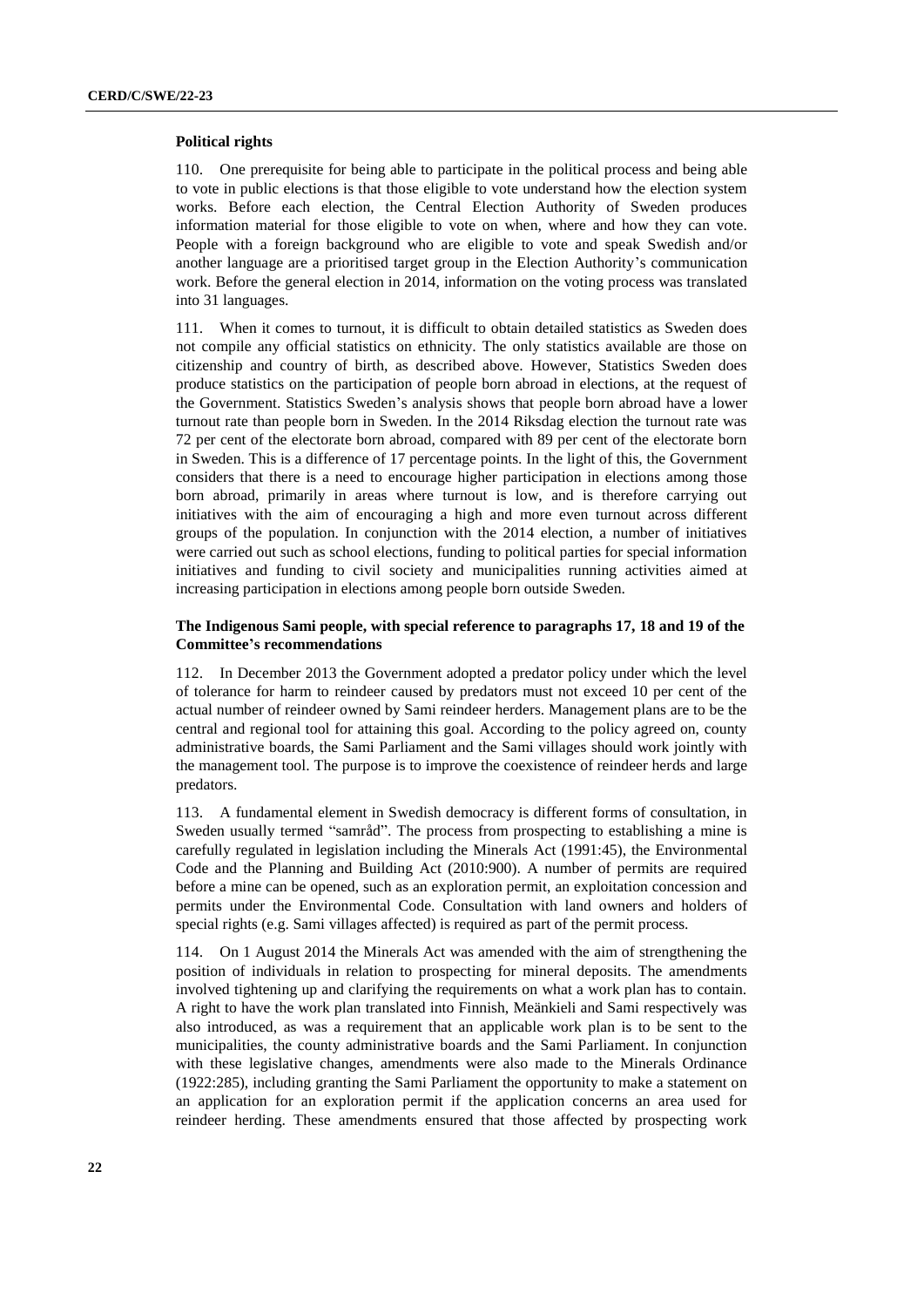receive the information they need in order to assert their rights in relation to the prospector. The amendments also mean that the agencies tasked with protecting public interests in prospecting for mineral deposits are kept informed of how the work will be run and the consequences it is assumed to have.

Exploration permits are granted by the Chief Mining Inspector. The Sami Parliament has the right to give its opinion if a reindeer herding area is affected. Before any exploration work can begin, the holder of an exploration permit must draw up a work plan which is given to the landowner and holders of special rights (e.g. an affected Sami village). If objections are brought, the holder of the permit must attempt to reach an agreement with the other party. Where the parties are unable to agree, the prospector may request that the Chief Mining Inspector examines the work plan. Conditions may be set in order to protect individual rights. Exploration work (prospecting) must be carried out so as to avoid damage and encroachment where possible. The permit holder must pay compensation if this is not the case.

116. In following up the mineral strategy of 2013, the Government tasked Norrbotten County Administrative Board with heading work to produce guidance for consultation and communication between reindeer herding and the mining industry under the permit process for prospecting for or extracting minerals. The Government Offices of Sweden will now adopt a position on the report submitted by the County Administrative Board earlier in 2016.

117. Regarding general consultation to cover broader issues concerning the Sami people, the Government Offices of Sweden have commissioned inquiry and analysis of the legal issues arising from the introduction of a consultation system in Sweden. A consultation system is a step towards strengthening the opportunities of Sami people to exercise influence and participate in issues concerning Sami circumstances.

The Government has been engaged in more in-depth dialogue with the Sami Parliament for some years now. The purpose of the dialogue is to make progress on important issues.

119. One central aspect of the Government's policy for the Sami population is work on a Nordic Sami convention. The negotiations began in 2011. The Government has stepped up negotiations on a Nordic Sami convention in order to strengthen and clarify the rights of the Sami population to protect and develop their language, their culture, their livelihoods and their community with as little obstruction as possible arising from national borders. The negotiations have just ended and there will be a technical meeting in January 2017. A signature subject to ratification is planned for.

120. In accordance with what has been reported by Sweden to the UN Human Rights Council, the Government will continue working towards ratifying the ILO's Convention No. 169. This ratification is, however, ultimately a question for the Riksdag to decide upon.

## **The right to work, etc.**

121. Sweden's Instrument of Government states as a basic principle that the public institutions shall secure the right of individuals to employment.

122. According to the European Social Charter, Sweden's aim is that everyone shall have the opportunity to earn their living in an occupation freely entered upon and for all workers to have the right to just conditions of work. With a view to ensuring the effective exercise of the right of the individual to work, Sweden must as one of its primary aims, maintain as high and stable a level of employment as possible, with a view to the attainment of full employment. This must apply without discrimination in any form.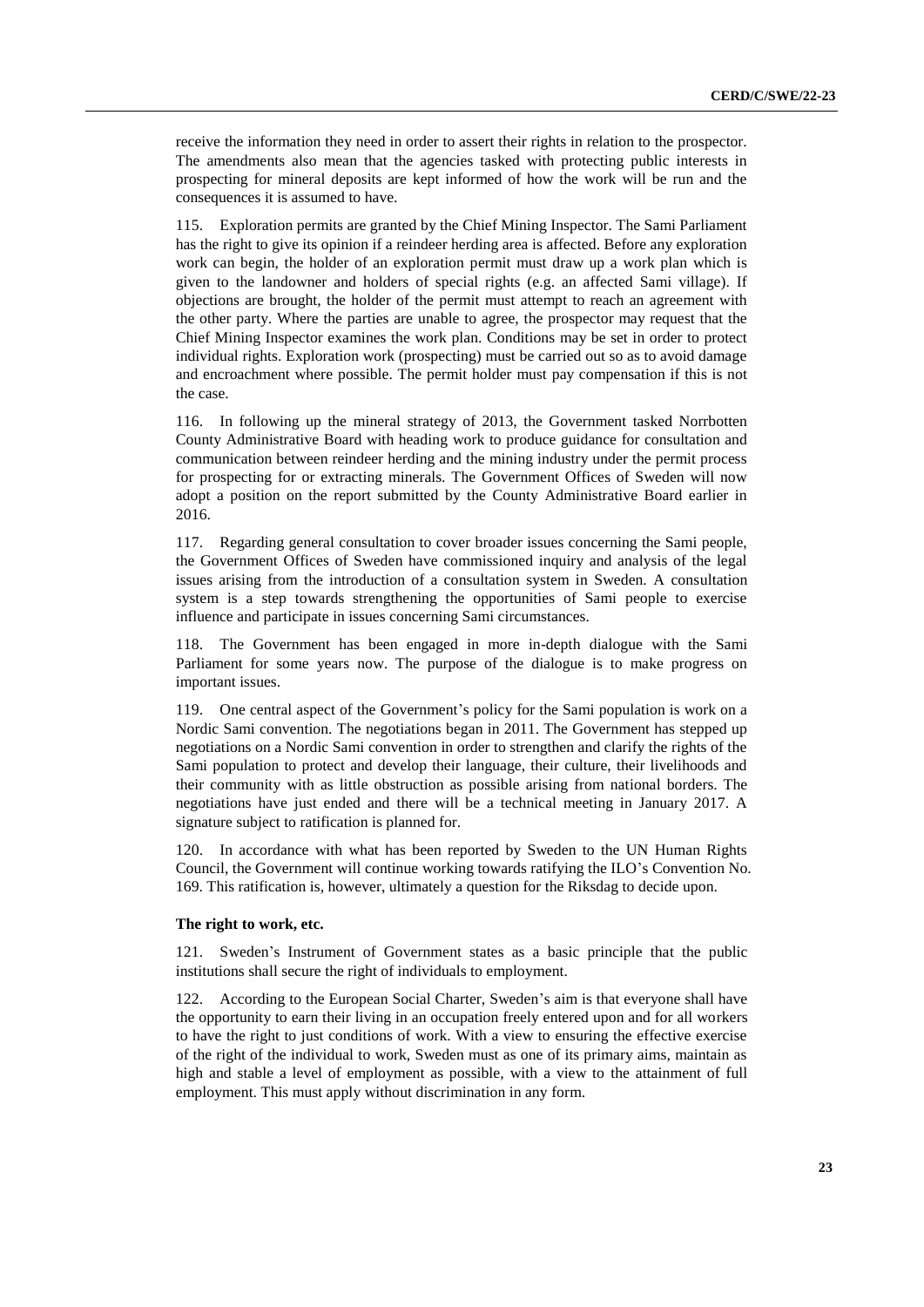123. The right to employment is also protected by the UN's Universal Declaration of Human Rights and the UN International Covenant on Economic, Social and Cultural Rights. Under ILO Convention No. 111 concerning Discrimination in Respect of Employment and Occupation, Sweden is to promote equality of opportunity and treatment in respect of employment and occupation.

124. According to Sweden's Instrument of Government, every citizen shall be guaranteed the freedom to associate with others for public or private purposes in their relations with the public institutions (freedom of association). Restrictions on freedom of association may only be imposed by law. It is true that special limitations may be imposed by law on people other than Swedish citizens who are in Sweden with regard, inter alia, freedom of association, but the underlying assumption in principle is that the protection of freedoms and rights applies equally to Swedish citizens and others who are in the country.

125. No act of law or other provision may be adopted which contravenes Sweden's undertakings under the European Convention for the Protection of Human Rights and Fundamental Freedoms. In addition, freedom of association is protected under the EU Charter of Fundamental Rights and the European Social Charter. Freedom of association is also protected by the UN's Universal Declaration of Human Rights, by the UN International Covenant on Civil and Political Rights and by the ILO Convention No. 87 concerning Freedom of Association and Protection of the Right to Organise.

126. According to the Swedish Co-determination Act, which is part of labour law, the right of association may not be infringed by the employer or employee side. The term "right of association" means the right of employers and employees to belong to an employers' organisation or an employees' organisation, to exercise the rights of membership in such organisation, and to participate in such organisation or the establishment thereof.

#### **The right to public health and medical care, etc.**

127. Within the area of equal health, the National Board of Health and Welfare has produced a number of publications, including a handbook on treating clients and patients on equal terms, "Att mötas i hälso-och sjukvård — ett utbildningsmaterial för reflektion om bemötande och jämlika villkor". Other publications that can be particularly mentioned include "Antiziganism i statlig tjänst — Socialstyrelsens behandling av romer och resande under 1900-talet", on State-sanctioned antiziganism and treatment of Roma and travellers in the 20th century, "Äldreomsorg på minoritetsspråk" on care of the elderly in minority languages, and "I bemötandet tar framtiden form — Romsk inkludering. Ett utbildningsmaterial till stöd för socialtjänsten", training material on Roma inclusion for social services.

128. The National Board of Health and Welfare is also one of several actors involved in Sweden's National Platform for Equal Access to Health and Healthcare since its launch in 2011. The platform was launched on the initiative of the Swedish Association of Local Authorities and Regions, the National Board of Health and Welfare, the Public Health Agency of Sweden, the Equality Ombudsman, the Swedish Association of Health Professionals, the Swedish Municipal Workers' Union (Kommunal), the Swedish Medical Association, the Swedish Society of Medicine and the Swedish Society of Nursing. Today the platform consists of about 20 national agencies and organisations. The platform's steering group includes representatives from the original agencies, i.e. including the National Board of Health and Welfare. The joint activities have involved annual workshops on different themes and invited speakers, as well as exchanging experiences internally. The platform has also arranged two national conferences and participated in seminars in other national conferences. It also works with the Commission on Equal Health.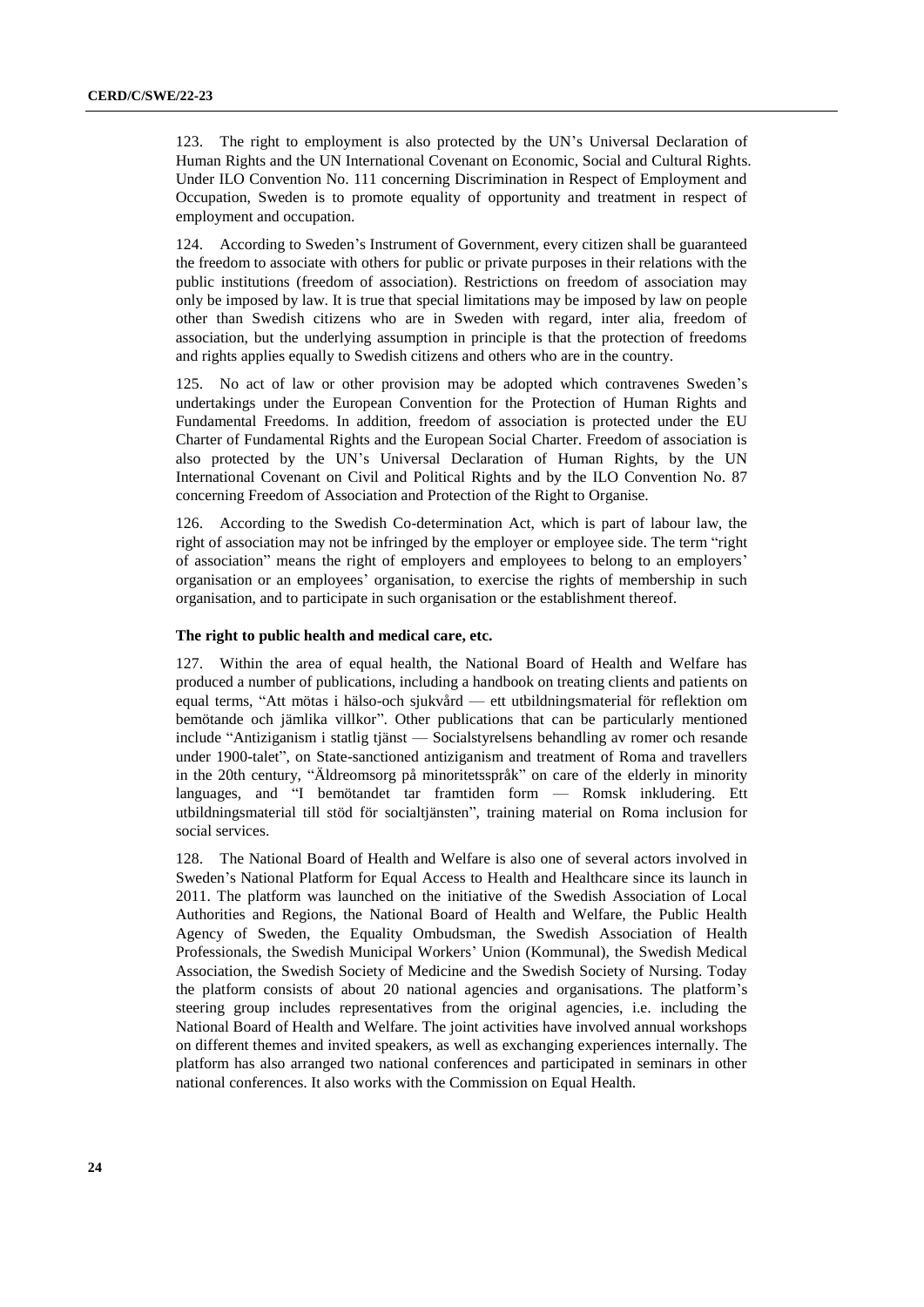129. Since 2012 the National Board of Health and Welfare has also worked with national minorities and the Board has an action plan in this area. The work partly involves consultation with national minorities and translation of supporting material into national minority languages.

130. The National Board of Health and Welfare also has publications concerning the shortage of interpreters. Among other things the need to raise the transcultural expertise of staff has been identified. From a gender equality perspective, the Board has stated that the shortage of interpreters may partly lead to women being unable to be provided with female interpreters when they request this in particular care situations. The Board has additionally produced the information material "Conversing via an interpreter" in 18 languages.

131. In previous status reports on Health and Medical Services, most recently in 2015, the National Board of Health and Welfare has followed the development of a number of discrimination cases in the field of health and medical care. The largest proportion involve discrimination on grounds of disability, followed by ethnicity. Other material that can be mentioned is the support for the work of social services against extremism produced by the National Board of Health and Welfare. The report shows, among other things, that experienced discrimination tends to increase vulnerability to becoming a target for radicalisation.

#### **The right to education**

132. The Government has taken a number of measures to improve the quality of education in the school system and make it more equitable. Measures have also been taken regarding early action to ensure that all students attain their targets, and to make the teaching profession more attractive and improve teacher skills.

133. Within the Samverkan för bästa skola (Working together for the best in education) initiative in 2015 the Government charged the National Agency for Education with two tasks. In dialogue with education providers whose schools have low results or a high student drop-out rate and that face difficult conditions, the National Agency for Education is to carry out initiatives with the aim of improving results and increasing equality within and between schools. In 2015 agreements were entered into between the National Agency for Education and 16 municipal and 8 private education providers, 24 in total. The National Agency for Education estimates that Samverkan för bästa skola will gradually be expanded with the addition of about ten new municipalities or private education providers every six months. An estimated 180 schools will have participated in the initiative by 2019. Funding has been earmarked for extra career services for the providers that participate in the initiative.

134. The National Agency for Education will also carry out initiatives to improve the capacity of education providers to take in newly arrived students and offer them and students with a mother tongue other than Swedish an education of a high and equal standard. Initiatives are geared towards all levels in the chain in a number of central areas. This includes systematic quality work, organising and carrying out reception of newly arrived students, education for newly arrived students and students with a mother tongue other than Swedish, subject teaching that develops language skills, and skills development in e.g. Swedish as a second language, study guidance in the mother tongue, teaching in the mother tongue, study and career guidance and student health. The initiatives are both general and targeted, based on the circumstances and needs of the individual providers. The aim is to improve the likelihood of students attaining good results in compulsory school and equivalent forms of education, as well as on the introductory programme in upper secondary school.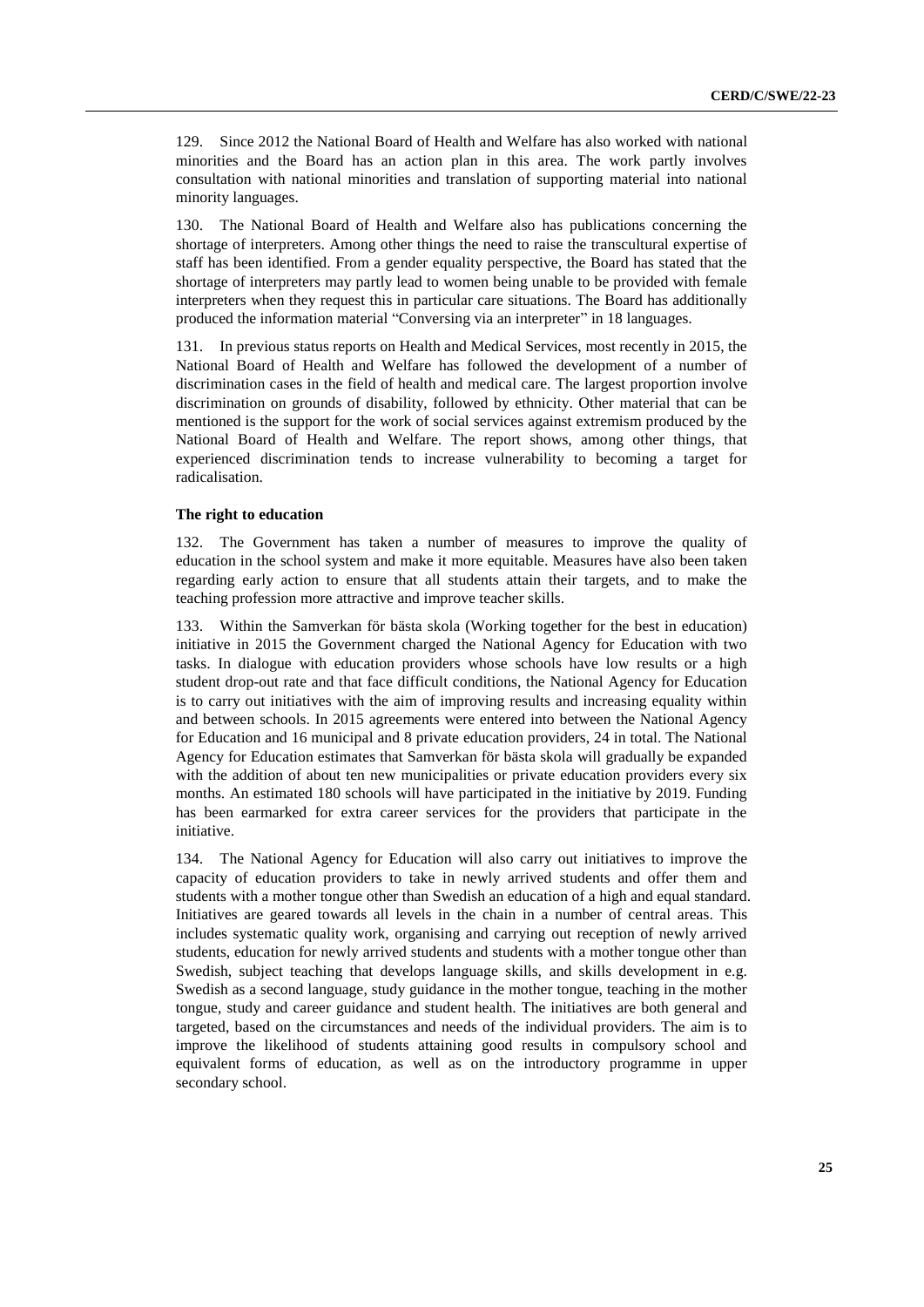135. On 1 April 2015 the Government appointed a committee of inquiry — the Schools Commission — tasked with submitting proposals aimed at improving results, improving the quality of teaching and increasing equivalence in schools (U2015:03). In May 2016 the Commission submitted proposals for national objectives and a long-term plan with areas for development, along with a schedule for its continued work. The Commission will submit its final report no later than 20 April 2017.

136. In 2014 an amendment was introduced in the Education Act (2010:800) stating that municipalities must allocate resources to education within the education system in line with the different circumstances and needs of children and students.

137. A trial of extending teaching hours in Swedish for students who started Swedish compulsory school in the past two years will run until 2017. Government grants are made to providers of schools with students in years 1-9 who receive teaching in Swedish/Swedish as a second language for at least 105 hours per academic year in addition to ordinary teaching.

138. From 1 January 2016 supplementary provisions were added to the Education Act with the aim of increasing equivalence and to ensure that newly arrived students have the best possible circumstances to develop as far as possible in line with the goals of education. The additions include a definition of "newly arrived" in the Education Act and the fact that a compulsory survey of a newly arrived student's skills is to be carried out within two months. This is to serve as the basis for the headteacher's decision on the year group in which the student is to be placed and form the basis of assessing the student's continued need for support. A provision has also been added whereby a newly arrived student who lacks sufficient skills in the Swedish language to be able to follow and benefit from ordinary teaching must be able to be partly taught in a preparatory class. A student's education in a preparatory class in a specific subject is to cease as soon as the student is judged to have sufficient skills to be able to participate in ordinary teaching in the subject in question. A student should not have to be taught in a preparatory class for more than two years. Teaching in a preparatory class should take place as close to other teaching as possible in terms of the premises and the content.

139. In 2015 the Government also decided on a targeted government grant of SEK 200 million to 46 municipalities that have taken in a high proportion of newly arrived children and young people in relation to their total number of students.

140. From 1 August 2016, a municipality, county council or private education provider can buy in remote mother tongue tuition and mother tongue study guidance from another contracted provider.

141. An inquiry has been appointed with the aim of proposing how education for newly arrived students who come to Sweden in the later years of compulsory education can be adapted to increase students' opportunities to gain qualifications that render them eligible for the national programmes at upper secondary school.

142. The Government has also commissioned the Swedish Schools Inspectorate to summarise and analyse experiences of its operations when it comes to inspection and quality assessment in 2016. The report will show the Inspectorate's experiences of how the school providers allocate resources and work to level the playing field between schools, and the Inspectorate's experiences of the situation of newly arrived students.

143. Asylum seekers and newly arrived students have the same right to education as students born and brought up in Sweden. On the other hand, it can be difficult for those who arrived late in their school career to cope with studies before they have attained certain Swedish language skills. Post-upper secondary studies also require a pass grade in Swedish at upper secondary school. As far as vocational education is concerned, parts of the funding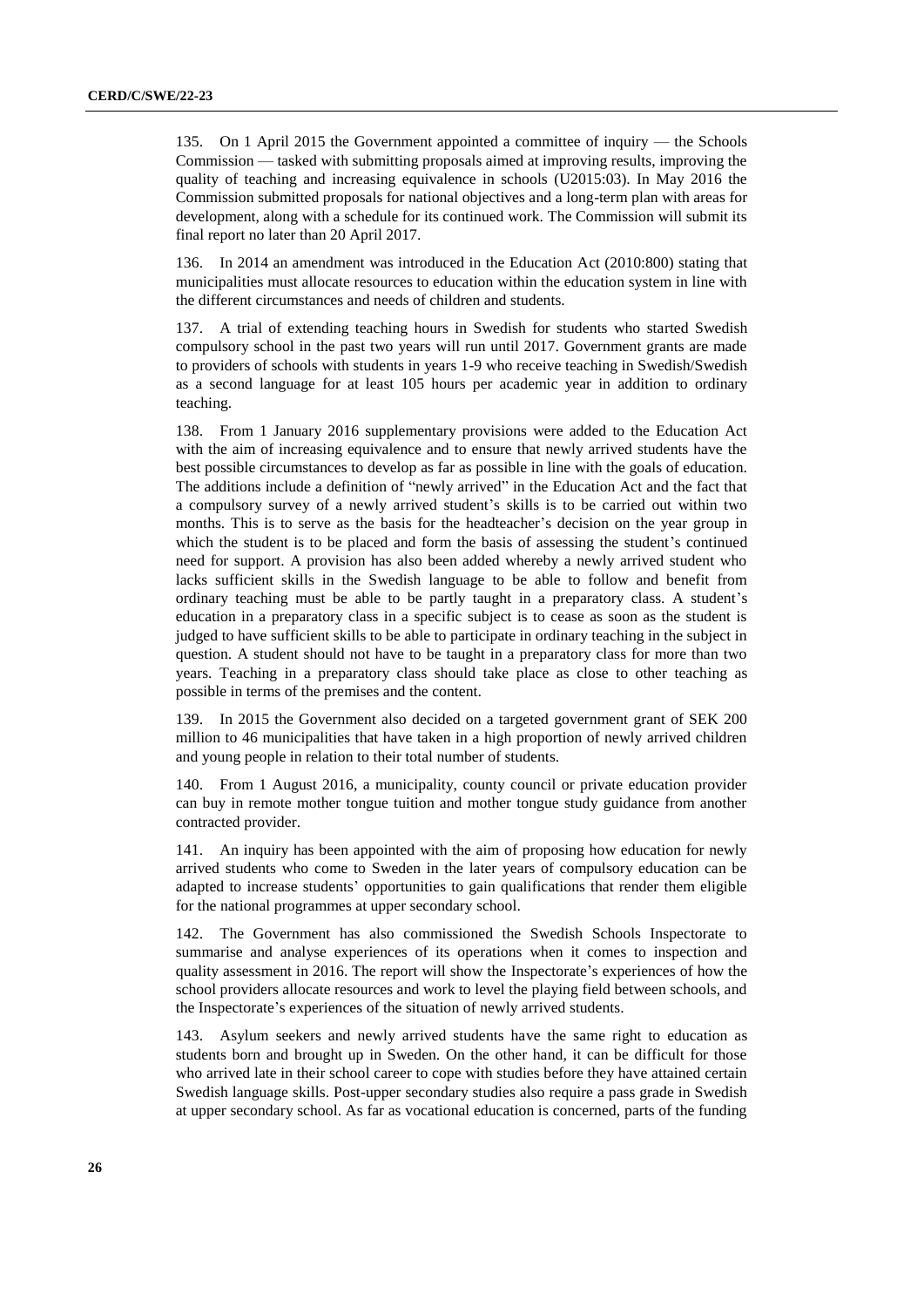that the Government has earmarked for Kunskapslyftet (the Knowledge Boost) are only for people who have recently arrived in Sweden and are undergoing education in Swedish for immigrants (SFI) while attending vocational education or being on an apprenticeship. This funding is designated for this group and cannot be used for any others.

144. Most of the assessment of foreign education at upper secondary and post-upper secondary level is carried out by the Swedish Council for Higher Education. In the Budget Bill for 2016 the Government proposed increasing appropriations for this activity by SEK 8 million. From 2017 the appropriations will amount to an estimated SEK 12.5 million.

145. The Government has charged the Swedish Council for Higher Education with carrying out a trial to develop its assessment of foreign education in order to also be able to assess completed post-upper secondary education where documentation is lacking. The Council is also to develop a process to ensure that people with documented but incomplete higher education are able to have their education assessed. This work is expected to lead to people with foreign education being able to have it assessed and evaluated in order to obtain employment or start a course of study in Sweden. Everyone who needs to have their prior learning validated in higher education should be offered this opportunity. This may be particularly important for people with skills that they have acquired abroad and who need to have these validated in Sweden in order to start or continue a course of study. The Government tasked the Swedish Council for Higher Education with helping to establish a lasting structure both to support the work of higher education institutions in assessing prior learning, and to aid cooperation between the higher education institutions regarding this assessment. The Government has also charged universities and university colleges establishments with developing their work on assessing prior learning and working with the Swedish Council for Higher Education in their mandates referred to above during the period 2016-2018. SEK 30 million has been set aside for this initiative in 2016, with the same amount estimated to be earmarked annually for 2017 and 2018.

146. The Government has a special focus on supplementary education for people whose completed foreign education is equivalent to a Swedish university degree such that they are able to take an equivalent Swedish degree or obtain skills in order to become qualified to practice the profession that the foreign education has prepared them for in Sweden. In the 2016 budget the Government proposed an investment of an additional SEK 25 million in supplementary education. This is then expected to be substantially increased to SEK 340 million in 2019. This drive includes expanding the number of places and starting new courses and study programmes.

147. The Government has appointed an inquiry to review the entire system of admission to first-cycle courses and study programmes intended for new entrants to higher education. One of the tasks of the inquiry will be in particular to analyse the type of selection criteria capable of meeting the needs of applicants with foreign qualifications.

148. The Swedish Council for Higher Education has been charged by the Government with planning and running a conference to disseminate best practices of universities and university colleges in response to the current refugee situation.

149. The inclination to commence higher education studies is roughly the same among people with a Swedish and a foreign background. Of those born in 1989, 44 per cent of those with a Swedish background and 42 per cent of those with a foreign background started studying at university by the age of 25 at the latest. However, there are relatively large differences in the transition rate between different categories of people with a foreign background. Only 33 per cent of people born in 1989 who migrated to Sweden at the age of 7-18, (i.e. after the start of compulsory education in Sweden) had started higher education studies by the age of 25. The transition rate was 47 per cent for those who were born abroad but migrated to Sweden before the age of 7, and 46 per cent for those born in Sweden with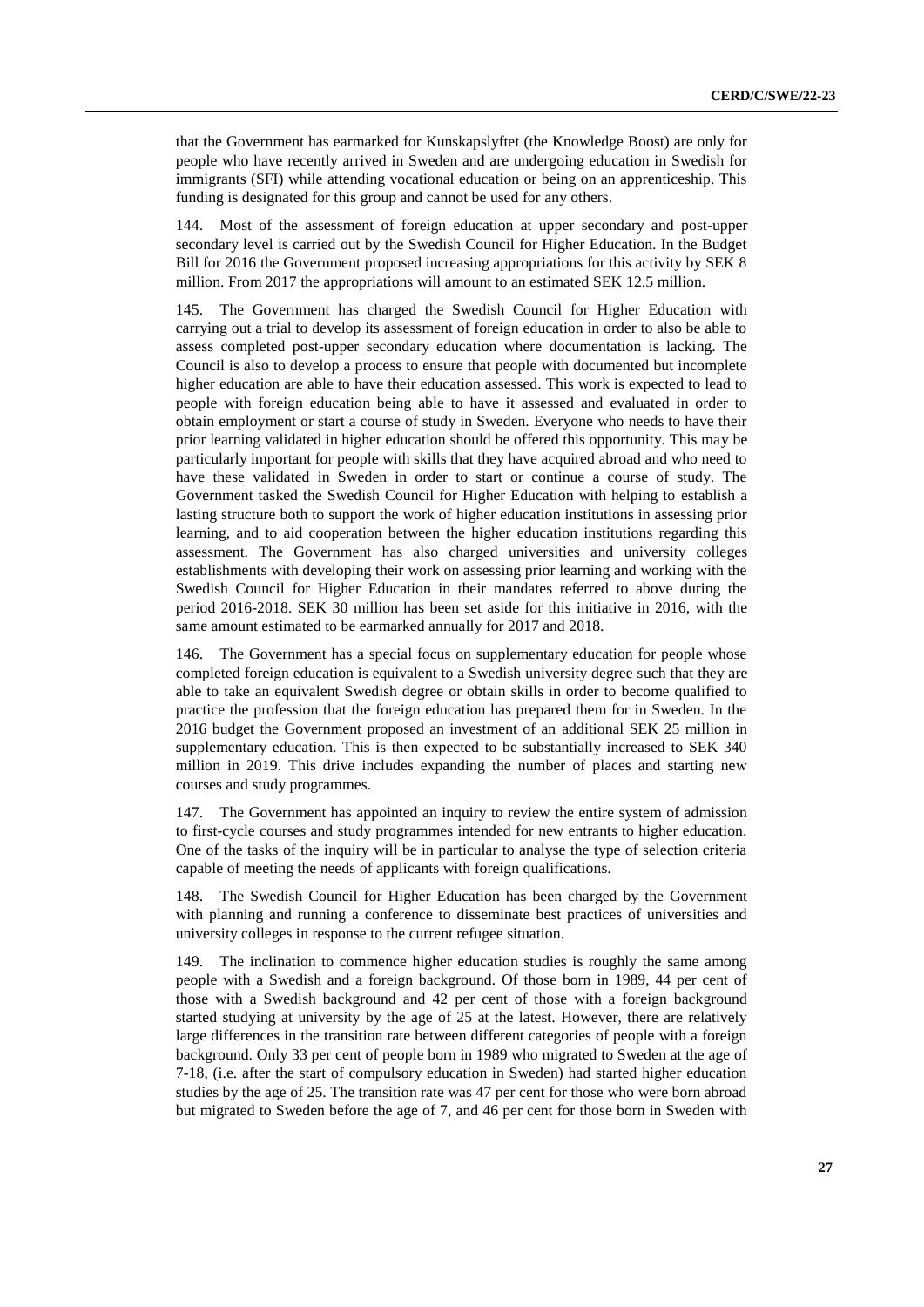two parents born abroad. Ten years ago the transition rate in these categories was considerably lower, but it is now higher than for those with a Swedish background.

150. Equal access to education is a democratic right. Everyone must be given equal opportunities to go on to higher education irrespective of their background. The Swedish Council for Higher Education has therefore been charged with surveying and analysing the work of education institutions on broader recruitment and broader participation in higher education. This includes presenting best practices and spreading information about these. The Council reported on this task in April 2016 in the report Kan excellens uppnås i homogena studentgrupper? (Can excellence be achieved in homogenous student groups?), which includes recommendations to the Government and to the higher education institutions. The report is currently being prepared by the Government Offices of Sweden.

## **Article 7**

#### **Accountability for hate speech including racism in political discourse, with special reference to paragraph 12 of the Committee's recommendations**

151. Regarding initiatives to combat hate crime, see the section under Article 2.1.

152. The Swedish Media Council runs the No Hate Speech Movement campaign aimed at preventing racism, sexism and similar forms of hostility and protecting democracy against violent extremism. This initiative, under a Government mandate, seeks to achieve its aims by boosting the media and information literacy (MIL) of children and young people. The Council will continue the No Hate Speech Movement campaign until 2020.

153. The Government has also tasked the Swedish Media Council with surveying protection for children and young people on the internet in terms of racism, similar forms of hostility, hate crime and extremism up to 2017. The survey covers the measures put in place by the public sector and civil society in this area and the self-regulatory steps taken by social media providers. The Council will pass on the results of the survey to actors affected.

154. The Swedish Media Council has conducted a survey of anti-democratic messages on the internet and produced digital training material, MIL for me, which seeks to protect young people against anti-democratic messages and messages advocating violence on the internet and social media. The Swedish Media Council was tasked by the Government with disseminating this training material nationwide in 2014 and 2015. The purpose of the material is to improve MIL among children and young people. In 2016 the Swedish Media Council was charged by the Government with developing, translating and spreading the MIL for me training material, and parts of the material included in the No Hate Speech Movement campaign during 2016.

155. In 2017 the Government will invite dialogue between actors affected to discuss how protection against racism, similar forms of hostility and hate crime can be prevented and combated, including on social media.

## **Other recommendations**

## **Consultation and focused discussion with civil society organisations, in particular regarding paragraph 24 of the Committee's recommendations**

156. Within the remit of the preparatory work for Sweden's twenty-second and twentythird periodic reports, focused discussion was held with representatives of civil society organisations on 9 November 2016. The purpose of this session was to provide information on the reporting process and to share expert knowledge and views on issues primarily